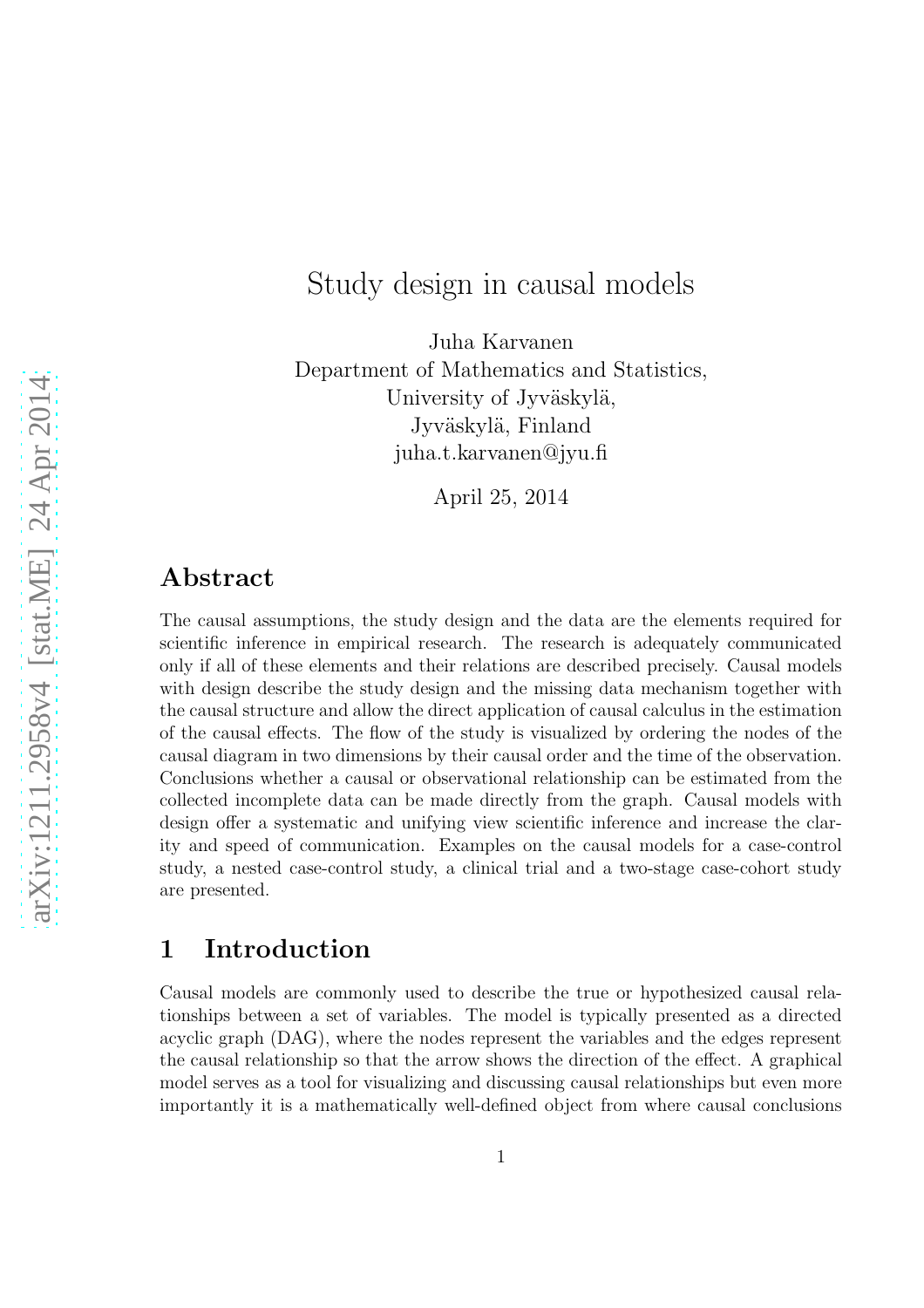can be drawn in a systematic way. Causal calculus [\(Pearl, 1995](#page-22-0), [2009\)](#page-22-1) can be used to estimate causal effects from observational data providing that the study has been carefully designed [\(Rubin, 2008](#page-22-2)).

Causal models are not sufficient for the estimation of causal effects without the data. After specifying the causal model and the objectives of the study, the first questions of the researcher should be "How should the data be collected?" and "How should the data collection be taken into account in the analysis?" [\(Heckman](#page-20-0), [1979](#page-20-0); [Rosenbaum and Rubin, 1983\)](#page-22-3). In many fields of science, the data are not obtained as a simple random sample of the population. The pressure of cost-efficiency leads to complex study designs where the expensive measurements are made only for a carefully selected subset of individuals [\(Reilly](#page-22-4), [1996;](#page-22-4) [McNamee, 2002](#page-21-0); [Langholz, 2007](#page-21-1); [Kulathinal et al.](#page-21-2), [2007](#page-21-2); [Van Gestel et al., 2000;](#page-23-0) [Karvanen et al.](#page-21-3), [2009a](#page-21-3)). It is therefore crucial to take the study design into account in the estimation of causal effects. The increased complexity of study designs also emphasizes the need for accurate and efficient reporting [\(von Elm et al., 2007;](#page-23-1) [Vandenbroucke et al., 2007;](#page-23-2) [Schulz et al., 2010](#page-22-5); [Moher et al., 2010](#page-22-6)).

An introduction to causal models with design is given through an example in Section [2.](#page-1-0) The formal definition of the concept is then presented in Section [3.](#page-3-0) In Section [4](#page-8-0) it is shown how the causal effects can be estimated from a case-control study. Examples describing a clinical trial, a nested case-control study and a two-stage case-cohort study as causal models with design are provided in Section [5.](#page-12-0) Finally, the benefits, the limitations and the implications of the proposed concept are discussed in Section [6.](#page-16-0)

# <span id="page-1-0"></span>2 Introductory example

Pearl  $(2009)$  considers an example where the causal effect of smoking X to the lung cancer Y is studied. It is assumed that the causal effect is mediated through the tar deposits in the lungs  $Z$ . In addition, there might be an unknown confounder  $U$  which has a causal effect both to X and Y but not to Z. Figure  $1(a)$  illustrates the causal model.

In numerical calculations, Pearl implicitly assumes that the data are obtained as a simple random sample from the population. This assumption is made explicit in Figure [1\(](#page-2-0)b). Variable  $m_{\Omega i}$ , where subscript *i* indexes the individuals, represents an indicator for a finite well-defined closed population  $\Omega = \{1, \ldots, N\}$ . It is defined  $m_{\Omega i} =$  $1, i \in \Omega$  and  $m_{\Omega i} = 0, i \notin \Omega$ . Variable  $m_{1i}$  represents the sampling. This indicator variable has value 1 if the individual was selected to the sample and 0 otherwise. The arrow from  $m_{\Omega i}$  to  $m_{1i}$  describes the fact that the sample is selected from the population, i.e.  $m_{1i} = 1$  implies  $m_{\Omega_i} = 1$ . The value of  $m_{1i}$  can be determined by the researcher, which is shown in the graph by using diamond symbols for the these nodes.

Variables  $X_i$ ,  $Z_i$  and  $Y_i$  are related to the underlying population and are not di-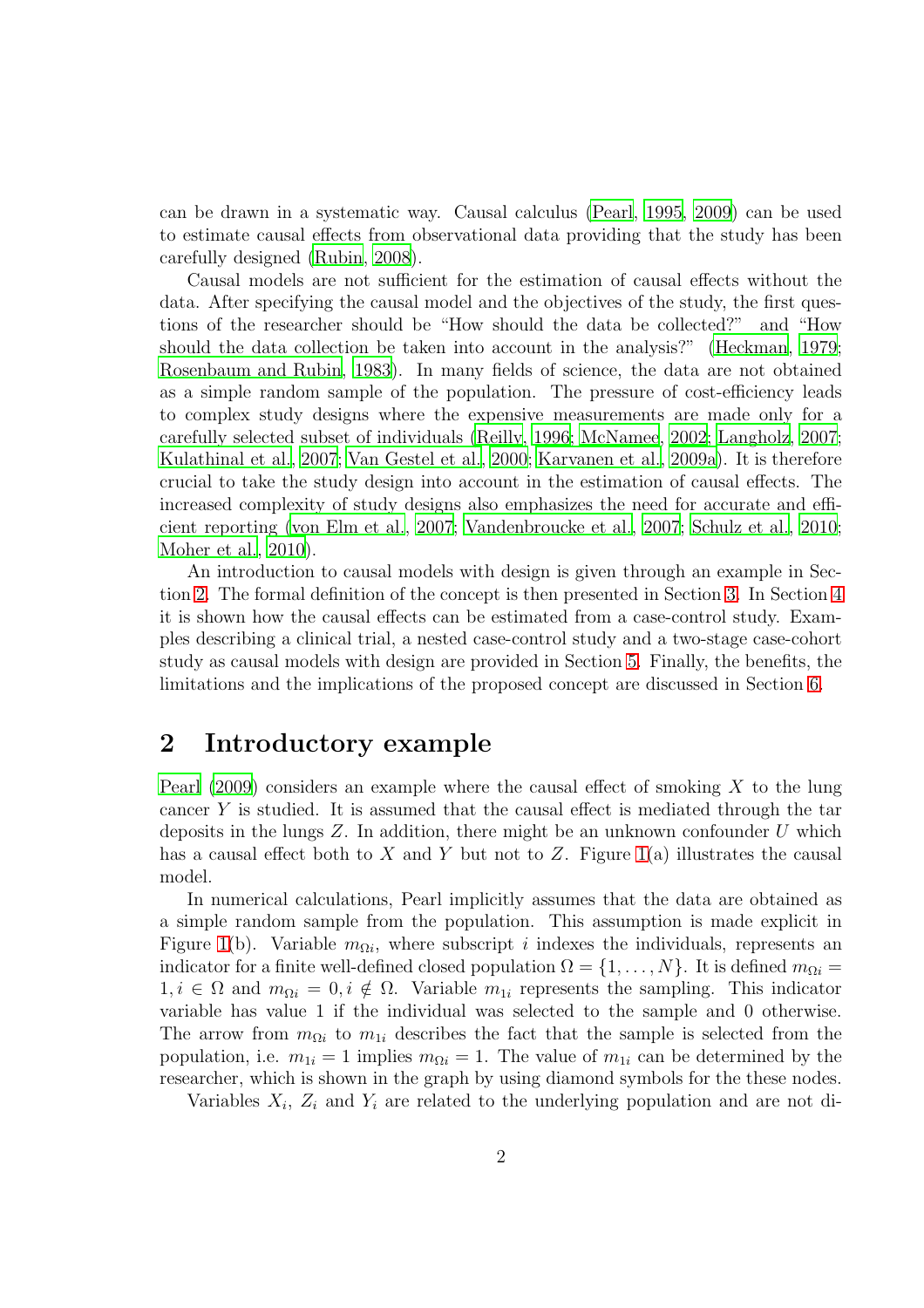

<span id="page-2-0"></span>Figure 1: Graphical models for the example on the causal effect of smoking to the lung cancer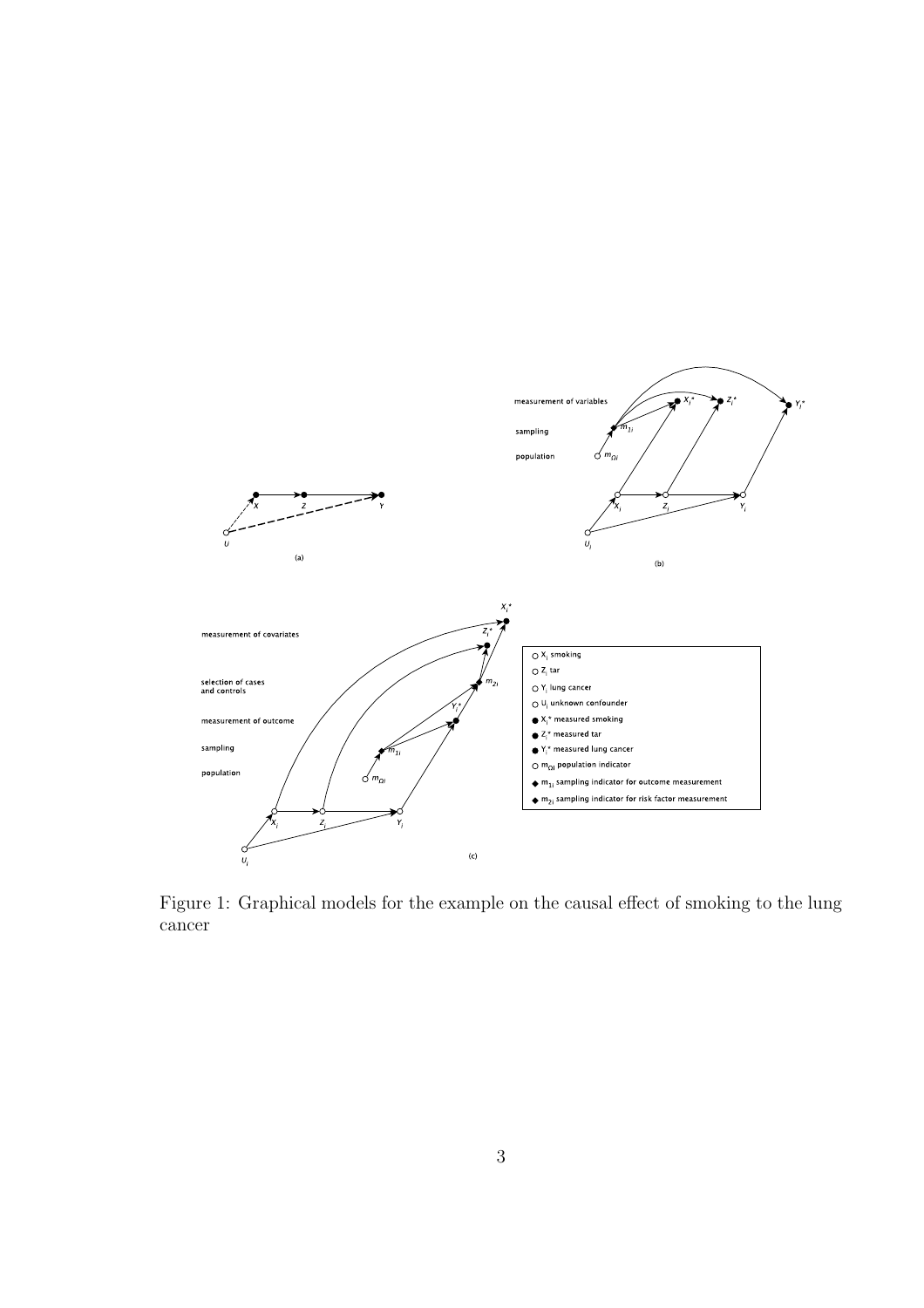rectly observed, which is shown in the visualization with the open circles. Instead, the variables  $X_i^*$ ,  $Z_i^*$  and  $Y_i^*$  are measured from the sample. Because these variables are observed, they are shown as filled circles. The value of  $Y_i^*$  is  $Y_i$  if the individual belongs to the sample, i.e.  $m_{1i} = 1$ ; otherwise  $Y_i^*$  is not available. This is described in the graph by arrows from  $m_{1i}$  and  $Y_i$  to  $Y_i^*$ . In other words, the causal assumptions, the study design and the data are all presented in the same graph where the causal effects are defined consistently regardless of the type of the variable.

Instead of simple random sampling, case-control designs are often used in epidemiology to study rare diseases. Figure  $1(c)$  represents a case-control design where the selection for the risk factor measurement is made on the basis of the lung cancer status. In practice, for instance, 1000 lung cancer cases and 1000 non-cases are selected. The lung cancer status  $Y_i^*$  is determined for the sample  $\{i : m_{1i} = 1\}$ . Smoking  $X_i^*$  and tar deposits  $Z_i^*$  are measured for the case-control set  $\{i : m_{2i} = 1\}$ . In the graph, there are arrows from  $m_{1i}$  and from  $Y_i^*$  to  $m_{2i}$ , which indicates that the selection for case-control set depends on the measured lung cancer status.

It is well known that the study design must be taken into account in the analysis of the data from the case-control design. This means that although Figure  $1(a)$  presents the causal model for both situations (b) and (c), the analysis of the case-control study (c) differs from the analysis of the simple random sample (b). This difference is made explicit by combining the study design to the causal model. As these causal models with design are causal models, the actual estimation of causal effects can be carried out applying the rules of causal calculus as demonstrated in Section [4.](#page-8-0)

# <span id="page-3-0"></span>3 Causal models with design

The formal definition of causal models with design relies on the definition of causal models as presented by [Pearl \(2009](#page-22-1)) and the missing data concept presented by [Rubin](#page-22-7) [\(1976\)](#page-22-7). The definition of causal models is extended to reflect the elements of inference: the causal assumptions, the study design and the data. The immediate benefit is that the methods of causal calculus are directly applicable for questions related to the study design and estimation. Graphical models with explicit sampling or selection mechanism have been earlier used by [Cooper \(2000\)](#page-20-1), [Geneletti et al. \(2009\)](#page-20-2), [Didelez et al. \(2010\)](#page-20-3) and [Bareinboim and Pearl \(2012b](#page-19-0)).

Causal model and probabilistic causal model are defined by [Pearl \(2009\)](#page-22-1) as follows:

Definition 1 (Structural Causal Model, Pearl 7.1.1) A causal model is a triple  $\mathcal{M} = \langle U, V, F \rangle$ , where

 $(i)$  U is a set of background variables that are determined by factors outside the model;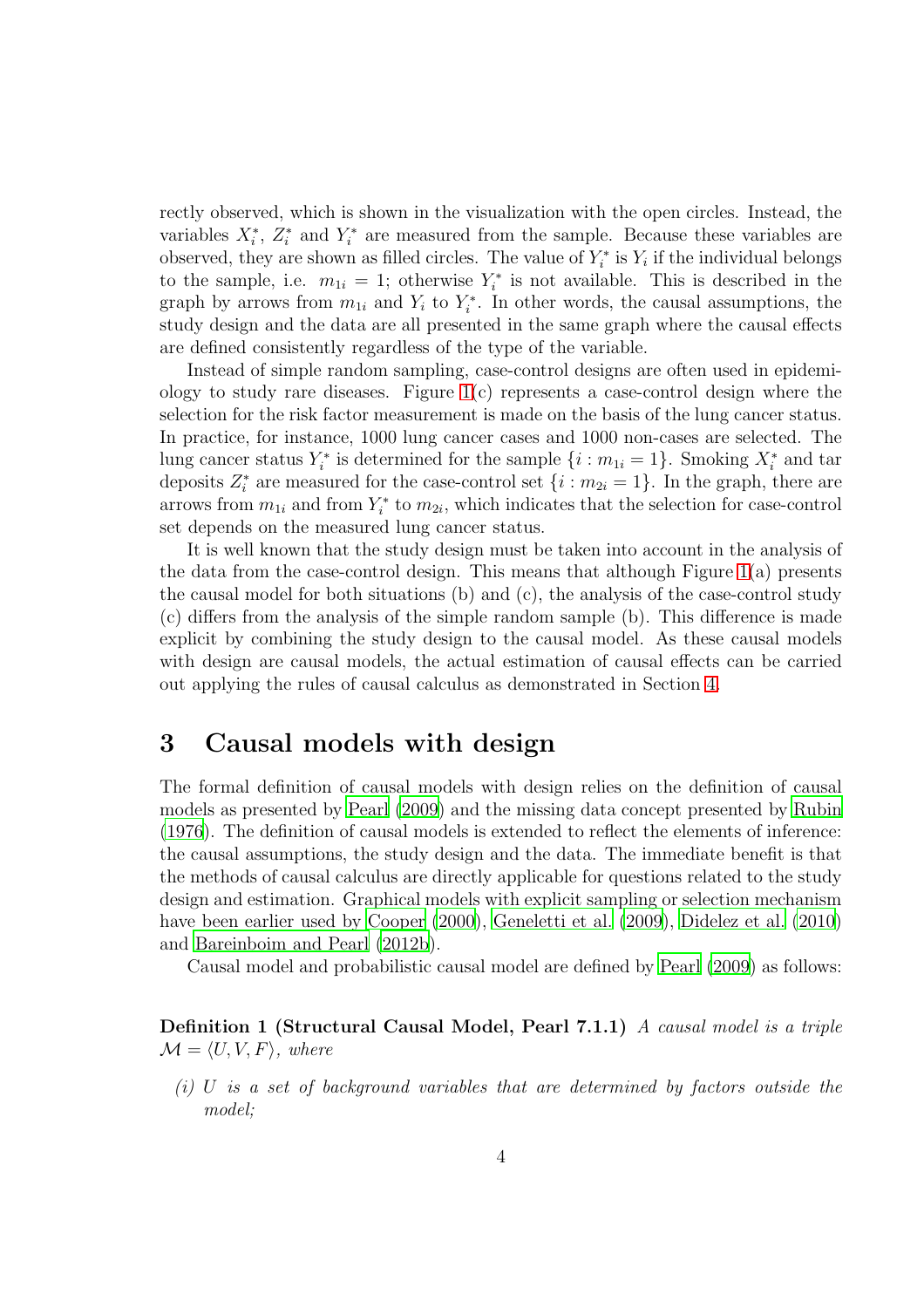- (ii) V is a set  $\{V_1, V_2, \ldots, V_n\}$  of variables, called endogenous, that are determined by variables in the model – that is, variables  $U \cup V$ ; and
- (iii) F is a set of functions  $\{f_1, f_2, \ldots, f_n\}$  such that each  $f_i$  is a mapping from (the respective domains of)  $U_i \cup PA_i$  to  $V_i$  where  $U_i \subseteq U$  and  $PA_i \subseteq V \setminus V_i$  and the entire set  $F$  forms a mapping from  $U$  to  $V$ . In other words, each  $f_i$  in  $v_i = f(pa_i, u_i), i = 1, \ldots, n$ , assigns a value to  $V_i$  that depends on (the values of) a select set of variables in  $V \cup U$ , and the entire set F has a unique solution  $V(u)$ .

Definition 2 (Probabilistic Causal Model, Pearl 7.1.6) A probabilistic causal model is a pair  $\langle \mathcal{M}, P(u) \rangle$  where M is a causal model and  $P(u)$  is a probability function defined over the domain of U.

The causal diagram  $G(\mathcal{M})$  of a causal model M is a directed graph where each node corresponds to a variable and the directed edges point from members of  $PA_i$  and  $U_i$ toward  $V_i$ .

Causal model with design can be defined as an extension of the probabilistic causal model presented by Pearl where the notation for selection and missing data follows the lines of [\(Rubin, 1976\)](#page-22-7):

<span id="page-4-0"></span>Definition 3 (Causal model with design) *Causal model with design is a proba*bilistic causal model that fulfills the following conditions:

- 1. Each node in the causal diagram is either a causal node, a selection node or a data node. Each node has an information type attribute with possible values: 'observed','not observed', 'determined and known' and 'determined and unknown'.
- 2. Each selection node represents a binary variable with the possible values 1 and 0. There is always a unique selection node  $M_{\Omega}$  (population node) which is an ancestor of all selection nodes and has value  $M_{\Omega} = 1$ .
- 3. Each data node has two parents, one causal node and one selection node. A causal node cannot be a parent for more than one data node. For a data node  $X^*$  with parents causal node X and selection node M, it holds

$$
X^* = \begin{cases} X, & \text{if } M = 1\\ NA, & \text{if } M = 0 \end{cases}
$$

where NA represents a missing value.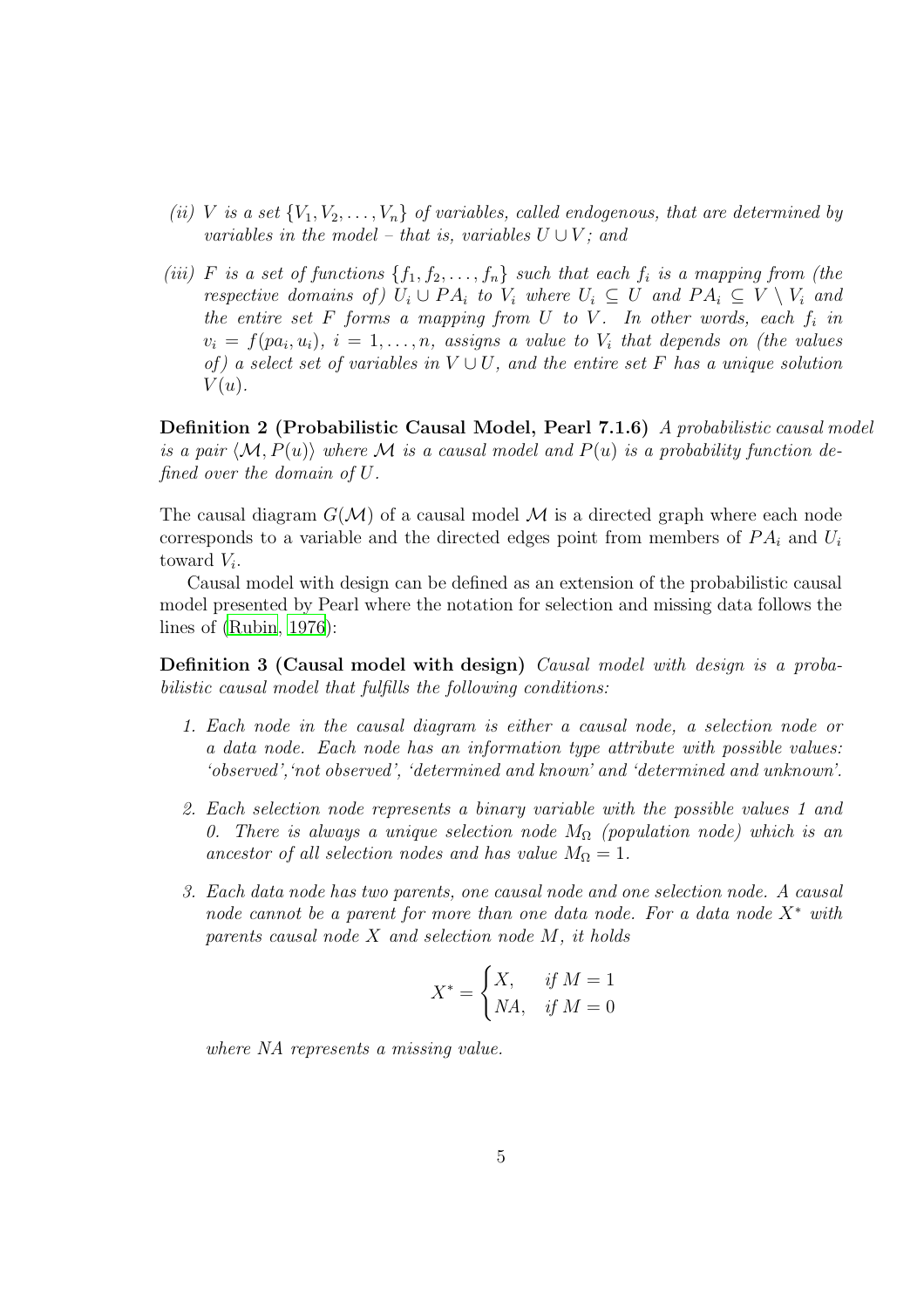In the first item of Definition [3,](#page-4-0) the node types are named and the possible values information type attributes are listed. The information type attribute of the variable with the possible values 'observed', 'not observed' and 'determined and known' and 'determined and unknown' describes the knowledge of the researcher. In visualizations these types are presented as a filled circle, an open circle, a filled diamond and an open diamond, respectively. In an observational setup, a causal variable  $X$  is not observed as such; only the corresponding measurement  $X^*$  is observed. In an experimental setup, the values of some causal variables can be determined by the researcher. Usually, causal variables determined by the researcher are known but in principle they can be also unknown if the information on the values set for the variable has been lost after the execution of the experiment. The data are by definition always observed. A selection variable can have all four information types. The value of a selection variable is determined when sampling or other selection is applied to the population. The selection variable can be determined and known or determined and unknown. The latter type, 'determined and unknown', may occur, for instance, when the sample is drawn from administrative register with personal identifiers but these are later removed from the data and the researcher is not able to tell which individuals of the population are present in the sample. When the missing data can be identified as an empty record, the selection variable is observed. If the missing individuals are not identified at all, as it is the case in left truncation for instance, the selection variable is not observed.

In the second item of Definition [3,](#page-4-0) the role of the population and the selection variables is specified. Causal assumptions are always made with respect to some finite population  $\Omega$  known as study source in epidemiology [\(Miettinen](#page-22-8), [2011\)](#page-22-8). There is always only one population node. If there is more than one conceptual population, the population  $\Omega$  can be defined as the union of the conceptual populations. The conceptual population, for instance, a geographical area, becomes a causal variable in the model. If the causal mechanisms differ by the area, the model contains arrows from the area to the causal nodes where the functions  $f_i$  differ between the conceptual populations. This allows defining models where some causal relationships are similar across the areas and some are different. The selection probabilities for the sampling may also differ by the area, which is shown in the model by an arrow from the area to the selection node.

The members of the population can be a priori known or unknown. In the former case, the researcher has a unique identifier, for instance, the social security number, available for each member of the population before the study. In the latter case, the researcher identifies the members of the population only when they enter to the study. A selection node M induces the subpopulation  $\{i \in \Omega \mid M_i = 1\}$ , which consists of the selected individuals. The causal effects are typically estimated for the population  $\Omega$ but, for instance, in epidemiological cohort studies the effects are often estimated only for the cohort  $\{i \in \Omega \mid M_i = 1\}$ , also known as study base [\(Miettinen](#page-22-8), [2011\)](#page-22-8).

In the third item of Definition [3,](#page-4-0) the relations of the causal variables, the selection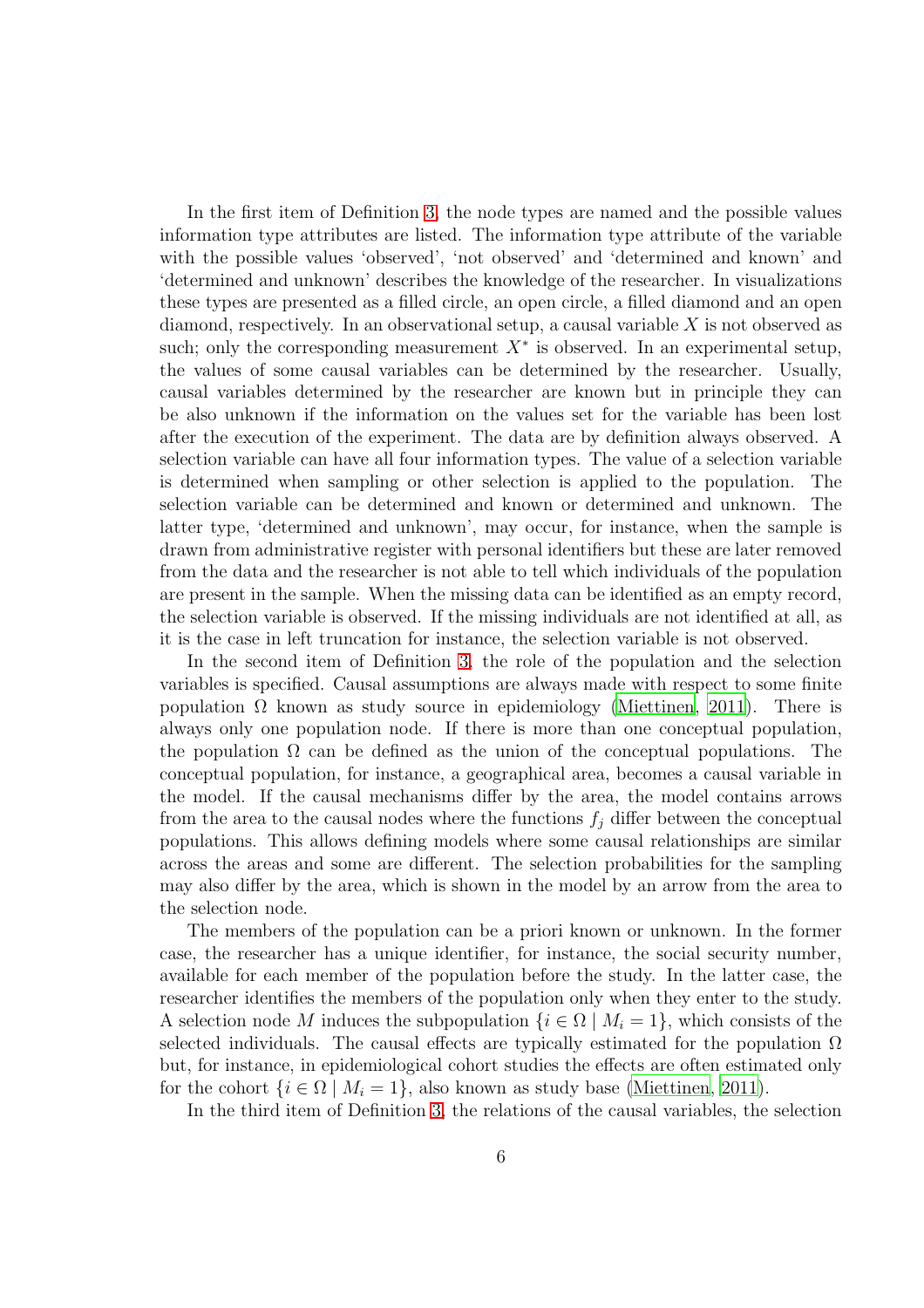variables and the data are specified. The value of random variable  $X_i$  is measured only if the individual  $i$  is selected to be measured, which is indicated by the selection variable  $M_i$ . This means that the measured value  $X_i^*$  is a random variable which depends on the variables  $X_i$  and  $M_i$  in a deterministic way. The definition of a univariate random variable is extended so that in addition to real axis, a random variable may also have a special value 'NA' which indicates missing data. With this definition, all elements of scientific inference can be expressed as random variables and their causal relationships. If a data node or a selection node has a directed path to a causal node, the measurement or the selection has a causal effect to the underlying causal variable. This may be the case, for instance, in health examination studies where the participation to the study may increase the awareness on the healthy life style and consequently also have an impact to the later measurements of health indicators.

In a causal model, the causal effects define a partial ordering between the variables. In addition to this causal time, the time of observation can be linked to each variable in a causal model with design. Together the causal time and the observational time define the relative location of each node in a visualization where the causal time is presented on x-axis and the observational time on y-axis. To make the visualization more informative, the stages of the study can be used as labels for the y-axis as it is done in the examples of Sections [2](#page-1-0) and [5.](#page-12-0)

Measurement error can be added to a causal model with design by introducing two causal variables: the original variable  $X_i$  and the version with measurement error  $\tilde{X}_i$ . In the graph there is an arrow from  $X_i$  to  $\tilde{X}_i$ . Both  $X_i$  and  $\tilde{X}_i$  are unobserved and only  $\tilde{X}_i^*$  is observed for the sample. Variable  $X_i^*$  is usually unobserved unless some kind of benchmark measurements without measurement error are carried out for a subsample. If two variables  $X_i$  and  $Y_i$  have correlated measurement errors, an explicit unobserved causal variable  $U$  is needed to describe the structure of the measurement error. In the graph, there are arrows from U to  $\tilde{X}_i$  and to  $\tilde{Y}_i$  in addition to arrows  $X_i \to \tilde{X}_i$  and  $Y_i \to \tilde{Y}_i$ . Again only  $\tilde{X}_i^*$  and  $\tilde{Y}_i^*$  are observed for the sample.

In causal models with design, sampling and nonresponse are formally treated in a similar way; the only difference is the type of the selection node which is 'determined' for sampling and 'observed' for nonresponse. Some conclusions on the type of missing data mechanism [Rubin \(1976\)](#page-22-7) can be made directly from the causal model with design. Let M to be the selection variable for the measurement  $Y^*$  of causal variable Y. If there is no (undirected) path from Y to M except through  $Y^*$ , the data on Y are missing completely at random (MCAR), more precisely everywhere MCAR [\(Seaman et al., 2013\)](#page-22-9). If there is an arrow from Y to  $M$ , the data are missing not at random (MNAR). The traditional MCAR/MAR/MNAR classification concerns the data as a whole whereas causal models with design provide a description of the missingness mechanism variable by variable.

Many recent theoretical result on missing data and selection bias in causal inference can be applied to causal models with design. As these results are not defined directly for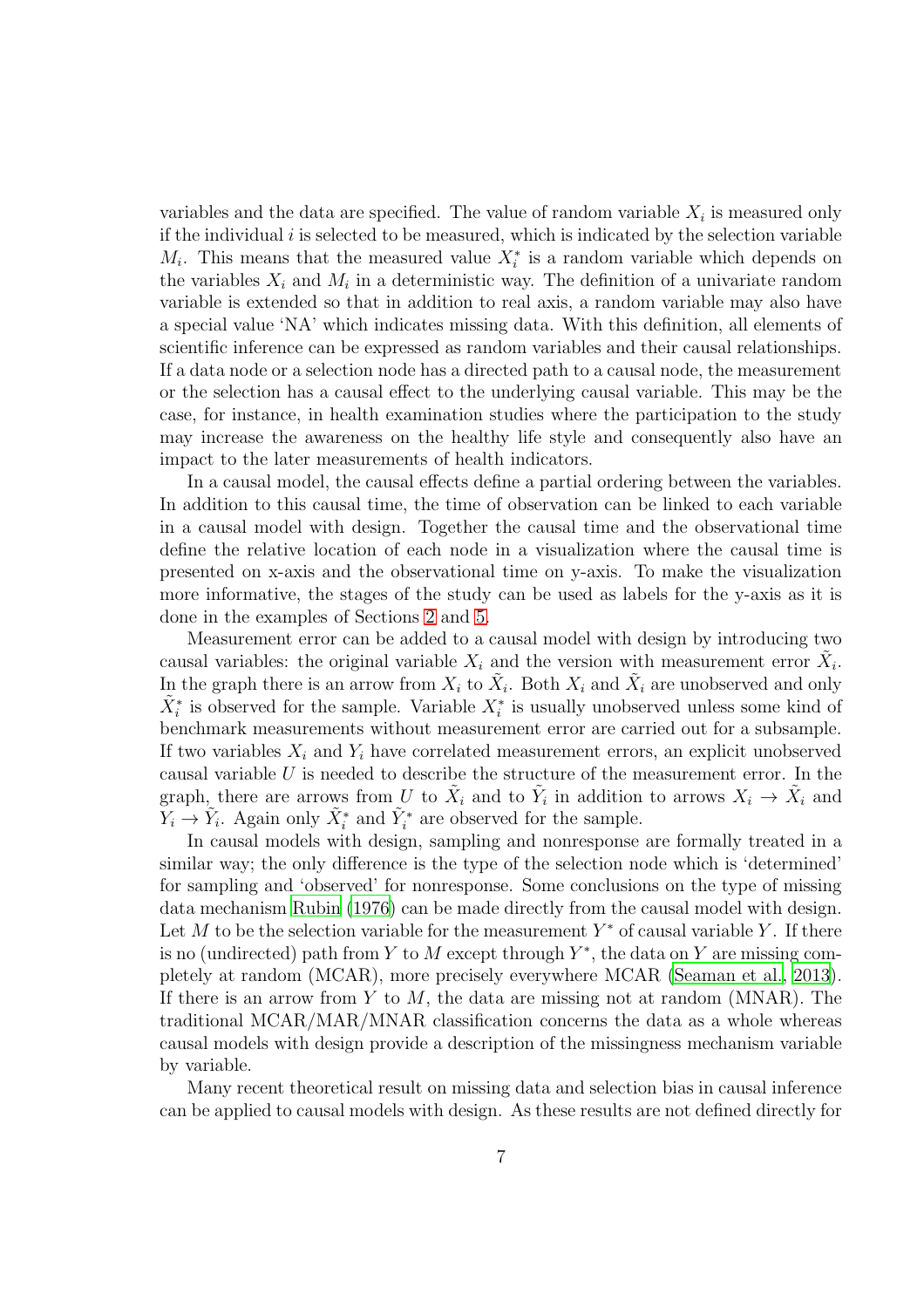causal models with design but for other extensions of causal models, transformations are applied as the first step. [Mohan et al. \(2013\)](#page-22-10) consider estimation when data are MNAR and derive conditions a "missingness graph" should satisfy to ensure the existence of a consistent estimator for a given probabilistic relation. In order to utilize these results, a causal model with design can be collapsed to a missingness graph by removing the intermediate selection nodes, i.e. selection nodes that are not parents of a data node. Formally this can be defined as follows:

Definition 4 (Collapse to a Missingness Graph) Missingness graph H is a collapse of causal model with design M with causal diagram  $G(\mathcal{M})$  if (i) the set of nodes in H consists of the causal nodes of  $M$ , the data nodes of  $M$  and such selection nodes of  $\mathcal M$  that are parents of some data node, (ii) there exist an edge from node  $X$  to node Y in H if there exists an edge from X to Y in  $G(\mathcal{M})$  or if X is a causal node and Y is a selection node and there exists a directed path from X to Y in  $G(\mathcal{M})$ .

The results and algorithms by [Bareinboim and Pearl \(2012b\)](#page-19-0) can be used to mitigate and sometimes to eliminate the selection bias caused by preferential data collection. The results are applicable in the important special case where a single selection node (often marked by  $S$ ) is the parent for all data nodes. In order to apply these results, a causal model with design is first collapsed to a missingness graph and then the data nodes are removed. The transformed graph contains the selection node S and all causal nodes. The results by [Didelez et al. \(2010\)](#page-20-3), [Geneletti et al. \(2009\)](#page-20-2) and [Cooper \(2000\)](#page-20-1) can be also applied to the same transformed graph.

[Bareinboim and Pearl \(2013a](#page-19-1)[,b](#page-20-4)) consider theoretical conditions for the transfer of experimental results from one or several populations to other populations. Causal models with design have only one population but the transportability results can be used between the conceptual populations. The application of the results and the algo-rithms by [Bareinboim and Pearl \(2013a](#page-19-1)[,b\)](#page-20-4) requires that the causal model with design has been collapsed to a selection diagram as follows:

Definition 5 (Collapse to a Selection Diagram for Transportability) Selection diagram  $H<sub>S</sub>$  is a collapse of causal model with design  $M$  with respect to a set of selection variables S if (i) the conceptual populations of M are identified by the variables of S (ii) the set of nodes in  $H_S$  consist of the causal nodes of M (iii) there exist an edge from node X to node Y in  $H<sub>S</sub>$  if there exists an edge from X to Y in  $G(\mathcal{M})$  and Y does not belong to S.

Other recent developments that can be applied to causal models with design include the results on the testability of counterfactuals [\(Shpitser and Pearl, 2007](#page-23-3)) and z-identifiability of surrogate experiments [\(Bareinboim and Pearl, 2012a](#page-19-2)).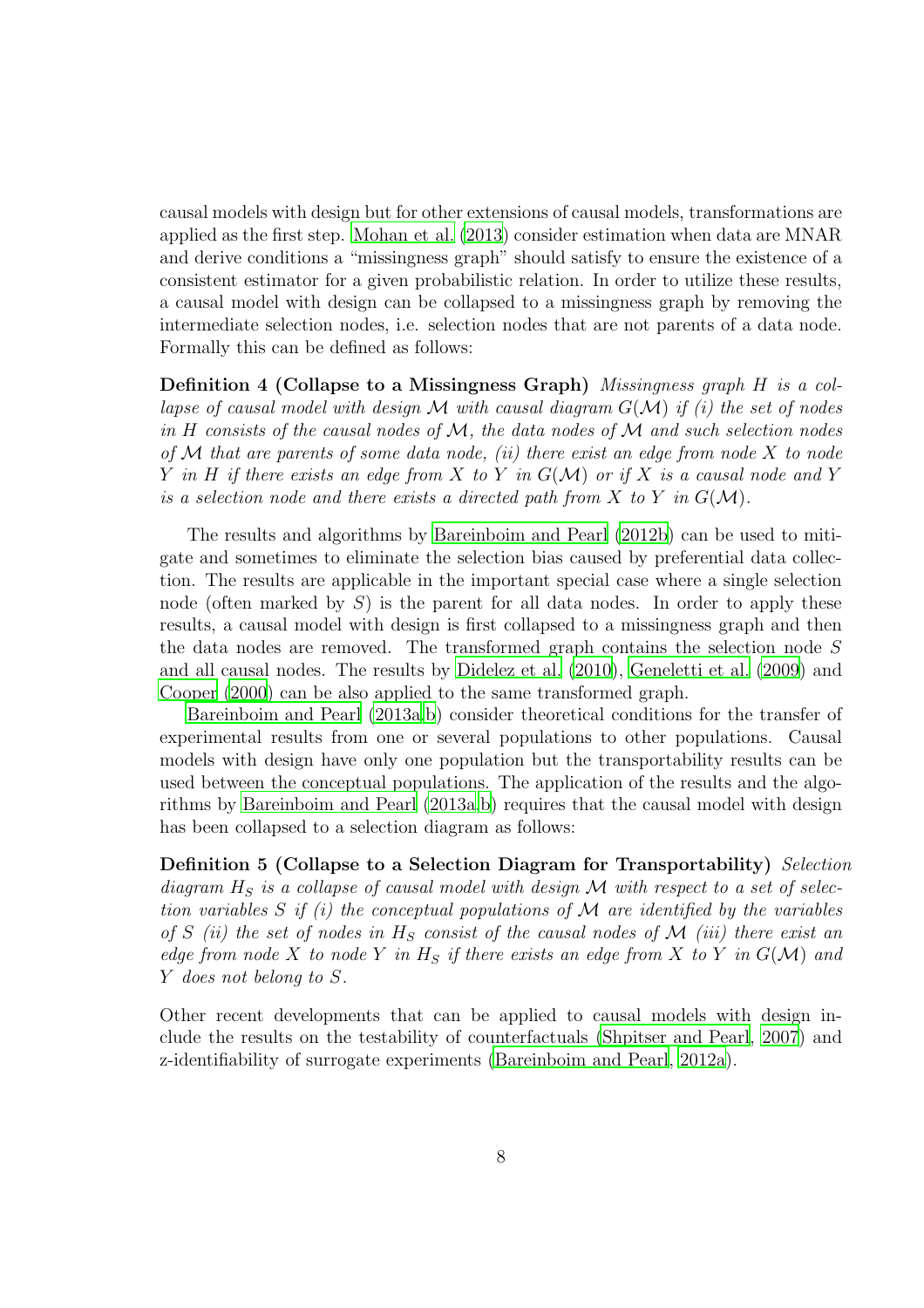#### <span id="page-8-0"></span>4 Estimation of causal effects

The following steps are required to estimate causal effects using causal models with design:

- 1. Specify the causal model.
- 2. Check the identifiability of the causal effect in the causal model using the results by [Tian and Pearl \(2002\)](#page-23-4), [Shpitser and Pearl \(2006b](#page-23-5)[,a\)](#page-22-11) and [Bareinboim and Pearl](#page-19-2) [\(2012a\)](#page-19-2). If the effect can be identified, use the rules of causal calculus [\(Pearl](#page-22-0), [1995,](#page-22-0) [2009](#page-22-1)) to express the causal effect in terms of observed probabilities.
- 3. Expand the causal model to the causal model with design.
- 4. Form the likelihood according to the causal model with design and integrate it over the unobserved variables.
- 5. Estimate the parameters needed to calculate the causal effect as derived in Step 2.

Causal models with design allow the estimation of causal effects in complex designs using only the rules of causal calculus and the likelihood. This requires, however, that the causal effect can be expressed in terms of observed probabilities (Step 2) and the parameters of the likelihood can be estimated (Step 5). Even if a causal effect is not identifiable in the general nonparametric form it may still be identifiable under a specific parametric model. For example, an instrumental variable may help to identify a causal effect in a linear model but not in a nonlinear model [\(Pearl](#page-22-1), [2009\)](#page-22-1) and the average causal effect in clinical trials with noncompliance can be identified under specific assumptions [\(Angrist et al.](#page-19-3), [1996\)](#page-19-3). Even if a causal effect is identifiable in the general nonparametric form, it may not be estimable from the collected data. A well-known example is the MNAR situation where a variable has a causal effect on its selection variable and the estimation is not possible in general without strong assumptions on the selection mechanism [\(Little and Rubin](#page-21-4), [2002\)](#page-21-4).

As an example of the estimation procedure, the smoking and lung cancer example of Section [2](#page-1-0) is considered again. The causal model is specified in Figure [1\(](#page-2-0)a) (Step 1). The goal is the estimate the causal effect  $p(y | do(X = x))$  where the do-operator represents action/intervention. The result (Step 2)

<span id="page-8-1"></span>
$$
p(y \mid \text{do}(X = x)) = \sum_{z} p(z \mid X = x) \sum_{x'} p(y \mid X = x', Z = z) p(X = x') \tag{1}
$$

is obtained applying the following three rules of causal calculus [\(Pearl](#page-22-0), [1995,](#page-22-0) [2009](#page-22-1)):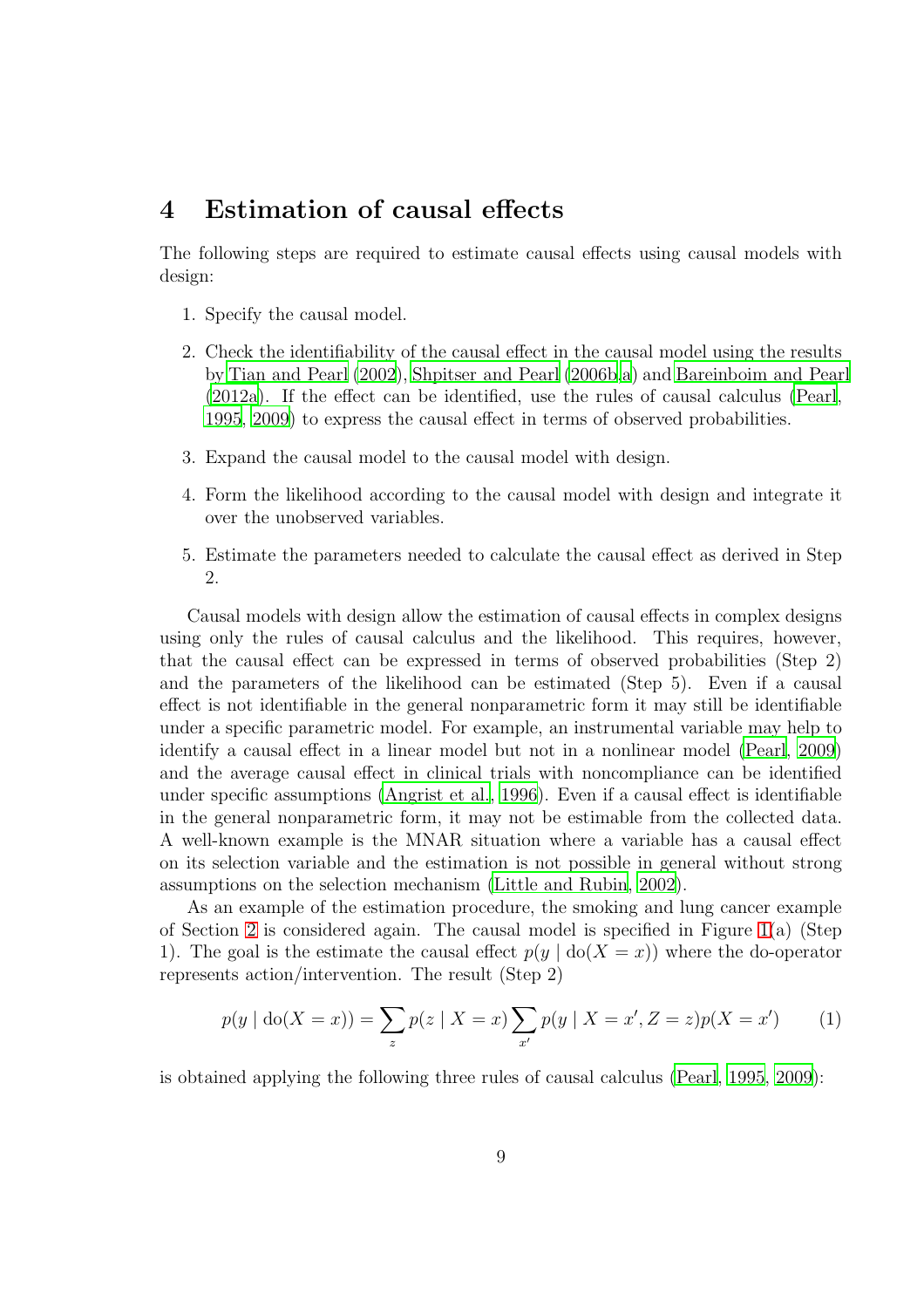1. Insertion and deletion of observations:

$$
p(y | \text{do}(x), z, w) = p(y | \text{do}(x), w),
$$
  
if  $(Y \perp Z | X, W)$  in the graph  $G_{\overline{X}}$ .

2. Exchange of action and observation:

$$
p(y | \text{do}(x), \text{do}(z), w) = p(y | \text{do}(x), z, w),
$$
if  $(Y \perp Z | X, W)$  in the graph  $G_{\overline{XZ}}$ .

3. Insertion and deletion of actions:

$$
p(y | \text{do}(x), \text{do}(z), w) = p(y | \text{do}(x), w),
$$
  
if  $(Y \perp Z | X, W)$  in the graph  $G_{\overline{XZ(W)}}$ ,

where  $Z(W)$  is the set of the Z-nodes that are not ancestors of any W-node in the graph  $G_{\overline{X}}$ .

Here  $G_{\overline{X}}$  represents a graph where the incoming edges of the set of nodes X are removed,  $G_X$  represents a graph where the outgoing edges of the set of nodes  $X$  are removed and  $G_{\overline{X}\underline{Z}}$  represents a graph where the incoming edges of the X-nodes and the outgoing edges of the Z-nodes are removed. The rules of causal calculus are sufficient for deriving all identifiable causal effects from observational data [\(Huang and Valtorta](#page-20-5), [2006](#page-20-5); [Shpitser and Pearl](#page-23-5), [2006b\)](#page-23-5) and experimental data [\(Bareinboim and Pearl](#page-19-2), [2012a\)](#page-19-2) for a given population. Alternatively, the back-door and front-door criteria [\(Pearl](#page-22-1), [2009](#page-22-1)) and the moralization [\(Lauritzen et al., 1990\)](#page-21-5) can be also used to derive formulas for the causal effects. Algorithms for the automated application of causal calculus have been developed [\(Tian and Pearl](#page-23-4), [2002](#page-23-4); [Huang and Valtorta, 2006](#page-20-5); [Shpitser and Pearl](#page-23-5), [2006b;](#page-23-5) [Bareinboim and Pearl](#page-19-2), [2012a\)](#page-19-2).

Next consider the case-control design of Figure [1\(](#page-2-0)c) (Step 3). To estimate the causal effects, the model parameters must be estimated from the data collected according to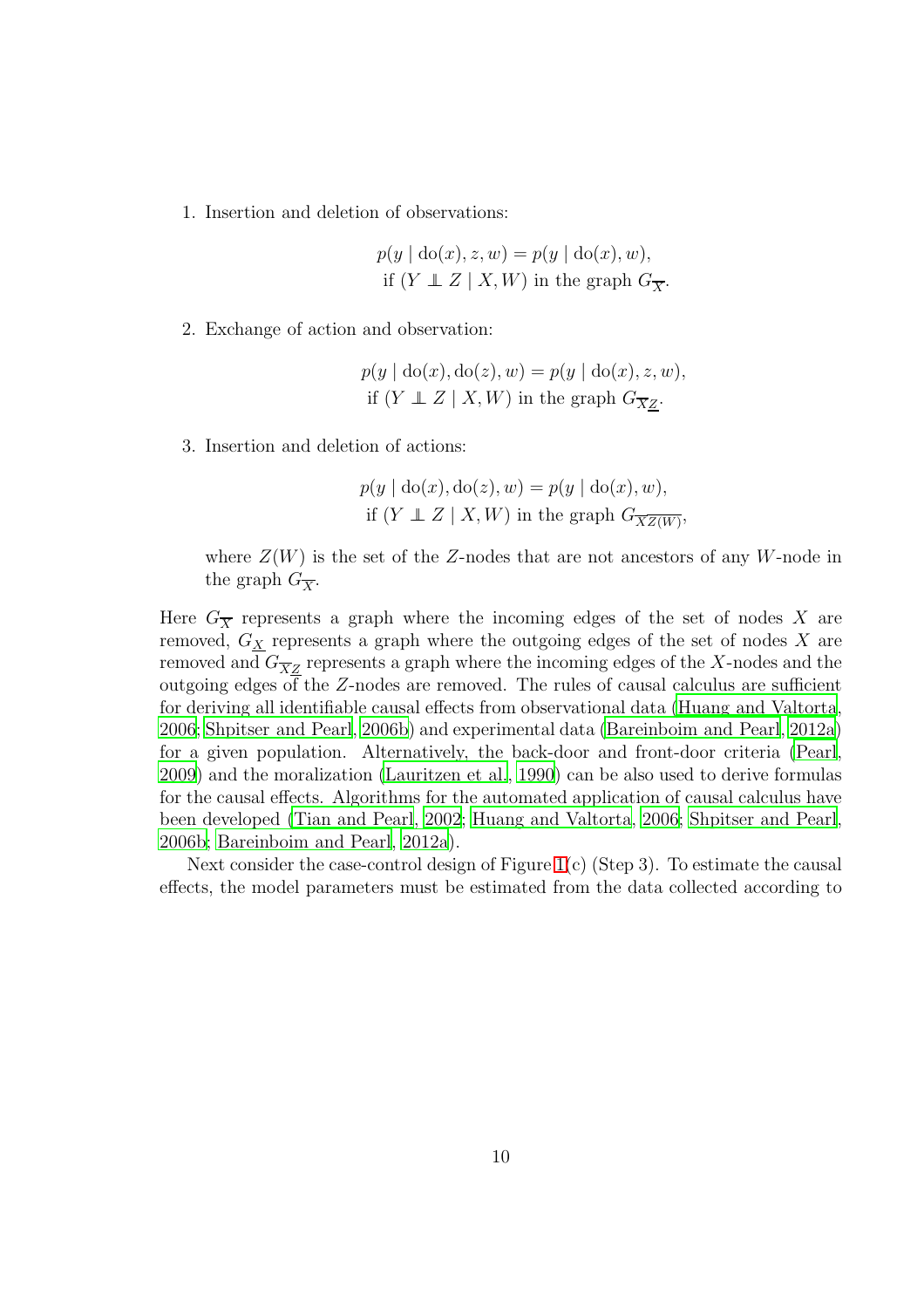this design. The likelihood can be factorized according to the graphical model

$$
p(\mathbf{m}_{\Omega}, \mathbf{m}_{1}, \mathbf{m}_{2}, \mathbf{Z}, \mathbf{X}, \mathbf{Y}, \mathbf{U}, \mathbf{Z}^{*}, \mathbf{X}^{*}, \mathbf{Y}^{*} | \theta, \psi) =
$$
\n
$$
\prod_{i=1}^{N} p(m_{\Omega i}) p(m_{1i} | m_{\Omega i}, \psi) p(U_{i}) p(X_{i} | U_{i}, \theta) p(Z_{i} | X_{i}, \theta) p(Y_{i} | Z_{i}, U_{i}, \theta)
$$
\n
$$
\times p(m_{2i} | m_{1i}, Y_{i}, \psi) =
$$
\n
$$
\prod_{\{i:m_{2i}=1\}} p(m_{1i} = 1 | m_{\Omega i}, \psi) p(U_{i}) p_{X}(X_{i}^{*} | U_{i}, \theta) p_{Z}(Z_{i}^{*} | X_{i} = X_{i}^{*}, \theta) p_{Y}(Y_{i}^{*} | Z_{i} = Z_{i}^{*}, U_{i}, \theta)
$$
\n
$$
\{w_{2i} = 1 | m_{1i} = 1, Y_{i}^{*}, \psi)
$$
\n
$$
\prod_{\{i:m_{2i}=0,m_{1i}=1\}} p(m_{1i} = 1 | m_{\Omega i}, \psi) p(U_{i}) p(X_{i} | U_{i}, \theta) p(Z_{i} | X_{i}, \theta) p_{Y}(Y_{i}^{*} | Z_{i}, U_{i}, \theta)
$$
\n
$$
\{w_{2i} = 0 | m_{1i} = 1, Y_{i}^{*}, \psi)
$$
\n
$$
\prod_{\{i:m_{1i}=0\}} p(m_{1i} = 0 | m_{\Omega i}, \psi) p(U_{i}) p(X_{i} | U_{i}, \theta) p(Z_{i} | X_{i}, \theta) p_{Y}(Y_{i} | Z_{i}, U_{i}, \theta),
$$

where  $\theta$  represents the model parameters,  $\psi$  represents parameters related to the design and the vector notation, such as  $\mathbf{m}_1 = (m_{11}, \ldots, m_{1N})^T$ , refers to the variables for all individuals  $\{1, \ldots, N\}$  in the population. The distributions are defined with respect to the first argument unless otherwise specified. The likelihood of the observed data is obtained as an integral over the unknown variables  $Z, X, Y$  and  $U$  (Step 4)

 $p(\mathbf{m}_{\Omega},\mathbf{m}_1,\mathbf{m}_2,\mathbf{Z}^*,\mathbf{Y}^*,\mathbf{X}^* \mid \boldsymbol{\theta}, \boldsymbol{\psi}) =$  $\prod \quad p(m_{1i} = 1 \mid m_{\Omega i}, \psi) p_X(X^*_i \mid \boldsymbol{\theta}) p_Z(Z^*_i \mid X_i = X^*_i, \boldsymbol{\theta}) p_Y(Y^*_i \mid Z_i = Z^*_i, X_i = X^*_i, \boldsymbol{\theta})$  $\{i:m_{2i}=1\}$  $\times p(m_{2i} = 1 | m_{1i} = 1, Y_i^*, \psi)$  $\Pi$  $\{i:m_{2i}=0,m_{1i}=1\}$  $p(m_{1i} = 1 | m_{\Omega i}, \boldsymbol{\psi}) p_Y(Y_i^* | \boldsymbol{\theta})$  $x p(m_{2i} = 0 \mid m_{1i} = 1, Y_i^*, \psi)$  $\prod p(m_{1i}=0 | m_{\Omega i}$  $\{i:m_{1i}=0\}$  $, \boldsymbol{\psi})$ . (2)

<span id="page-10-0"></span>As the selection  $m_1$  is random sampling from the population, the term  $p(m_{1i} = 0)$  $m_{\Omega i}, \psi$  may be ignored in the estimation of  $\theta$ . The selection  $m_2$  depends on the response Y and the term  $p(m_{2i} = 0 \mid m_{1i} = 1, Y_i^*, \psi)$  must not be ignored. Note also that although  $X$  is not a parent of  $Y$  in the causal model, the likelihood  $(2)$  has the term  $p(Y = 1 | X = x, Z = z).$ 

In Step 5 the likelihood must be written in a parametric form. Finding a good parametrization, i.e. finding a good statistical model, is purely a statistical problem.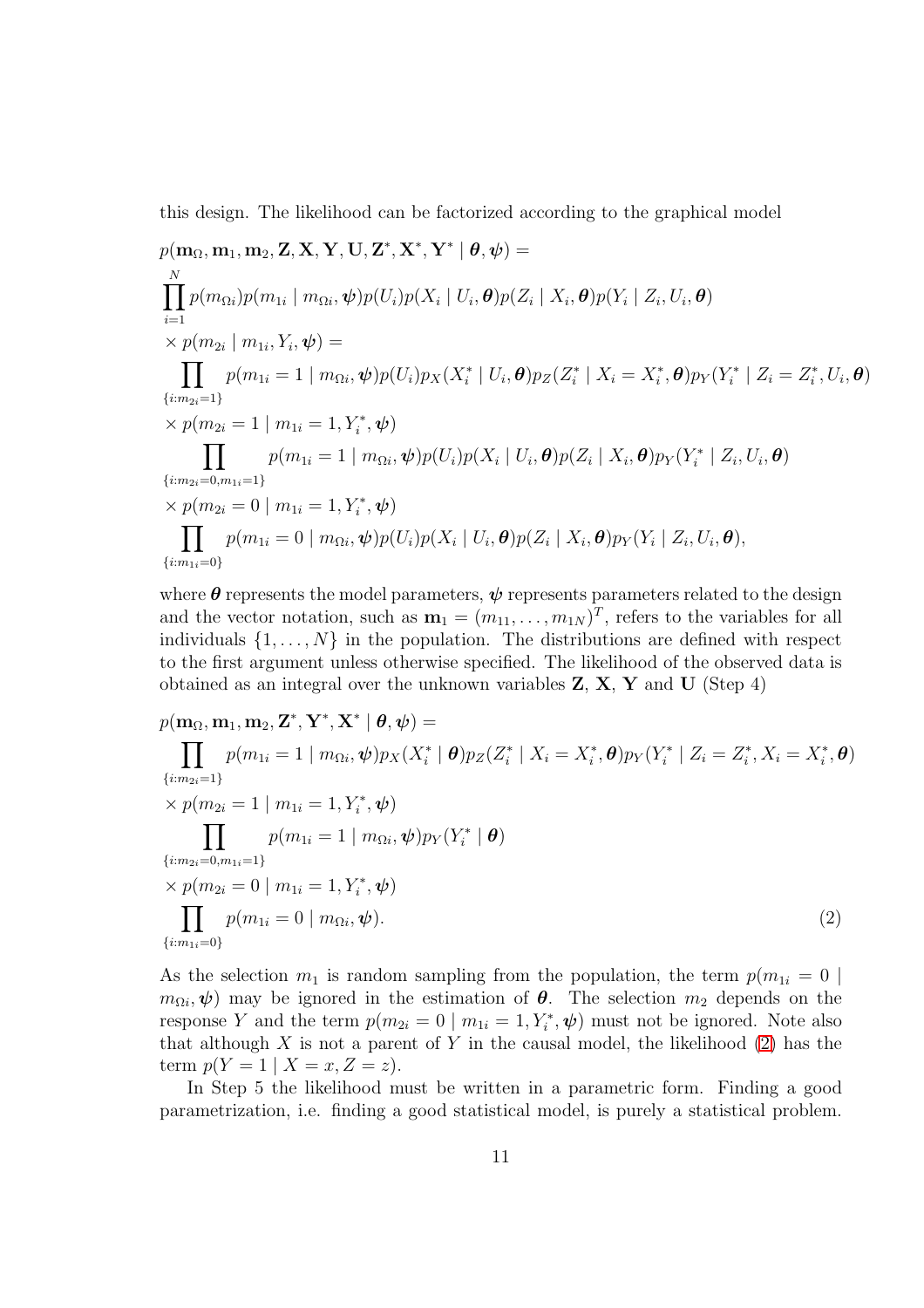Causal considerations are not needed in the model selection or in the parameter estimation and the vast literature on these topics is directly applicable. It follows from equation [\(1\)](#page-8-1) that the probabilities  $p(x)$ ,  $p(z | X = x)$  and  $p(y | X = x, Z = z)$  are needed to estimate  $p(y \mid \text{do}(X = x))$ . The same probabilities are also components in the likelihood [\(2\)](#page-10-0) and it is therefore natural to parametrize them. For simplicity Pearl  $(2009)$  assumes that the variables X, Z and Y have possible values 0 and 1. The observed probabilities mentioned above can be now parametrized as follows:

$$
p(X = 1) = \theta_X,
$$
  
\n
$$
p(Z = 1 | X = x) = \theta_Z + x\theta_{ZX},
$$
  
\n
$$
p(Y = 1 | X = x, Z = z) = \theta_Y + x\theta_{YX} + z\theta_{YZ} + xz\theta_{YZX}.
$$

With this parametrization, the causal effect of smoking to the risk of lung cancer given by equation [\(1\)](#page-8-1) can be written as

$$
p(Y = 1 | \text{do}(X = 1)) = (\theta_Z + \theta_{ZX})(\theta_X(\theta_Y + \theta_{YX} + \theta_{YZ} + \theta_{YZX}) +
$$
  
\n
$$
(1 - \theta_X)(\theta_Y + \theta_{YZ}) +
$$
  
\n
$$
(1 - \theta_Z - \theta_{ZX})(\theta_X(\theta_Y + \theta_{YX}) + (1 - \theta_X)\theta_Y)
$$
  
\n
$$
p(Y = 1 | \text{do}(X = 0)) = \theta_Z(\theta_X(\theta_Y + \theta_{YX} + \theta_{YZ} + \theta_{YZX}) + (1 - \theta_X)(\theta_Y + \theta_{YZ})) +
$$
  
\n
$$
(1 - \theta_Z)(\theta_X(\theta_Y + \theta_{YX}) + (1 - \theta_X)\theta_Y).
$$
  
\n(4)

These equations link the model parameters  $\boldsymbol{\theta} = (\theta_X, \theta_Z, \theta_Y, \theta_{ZX}, \theta_{YX}, \theta_{YZ}, \theta_{YZX})$  to the causal effects. The dependency of the selection probability on  $Y^*$  may be parametrized as

<span id="page-11-1"></span><span id="page-11-0"></span>
$$
p(m_2 = 1 | Y^* = y) = \psi + y\psi_Y.
$$

As the variables are binary, the data collected according to the case-control design can be presented in the form of frequencies given in Table [1.](#page-12-1) The size of the population is  $N = N_{11} + N_{10} + N_{01} + N_{01}$  where  $N_{11}$  is the number of cases selected,  $N_{10}$  is the number of non-cases selected,  $N_{01}$  is the number of cases not selected and  $N_{00}$  is the number of non-cases not selected. In the other words, it is assumed that the lung cancer prevalence in the population is known. The log-likelihood derived from the likelihood [\(2\)](#page-10-0) becomes

$$
n_{1} \log \theta_{X} + n_{0} \log(1 - \theta_{X}) + n_{11} \log(\theta_{Z} + \theta_{ZX}) + n_{01} \log(\theta_{Z}) +
$$
  
\n
$$
n_{10} \log(1 - \theta_{Z} - \theta_{ZX}) + n_{00} \log(1 - \theta_{Z}) +
$$
  
\n
$$
n_{111} \log(\theta_{Y} + \theta_{YX} + \theta_{YZ} + \theta_{YZX}) + n_{101} \log(\theta_{Y} + \theta_{YX}) + n_{101} \log(\theta_{Y} + \theta_{YZ}) +
$$
  
\n
$$
n_{001} \log(\theta_{Y}) + n_{110} \log(1 - \theta_{Y} - \theta_{YX} - \theta_{YZ} - \theta_{YZX}) +
$$
  
\n
$$
n_{100} \log(1 - \theta_{Y} - \theta_{YX}) + n_{010} \log(1 - \theta_{Y} - \theta_{YZ}) + n_{000} \log(1 - \theta_{Y}) +
$$
  
\n
$$
N_{01} \log(\theta_{Y}') + N_{00} \log(1 - \theta_{Y}') +
$$
  
\n
$$
N_{11} \log(\psi + \psi_{Y}) + N_{10} \log(\psi) + N_{01} \log(1 - \psi - \psi_{Y}) + N_{00} \log(1 - \psi),
$$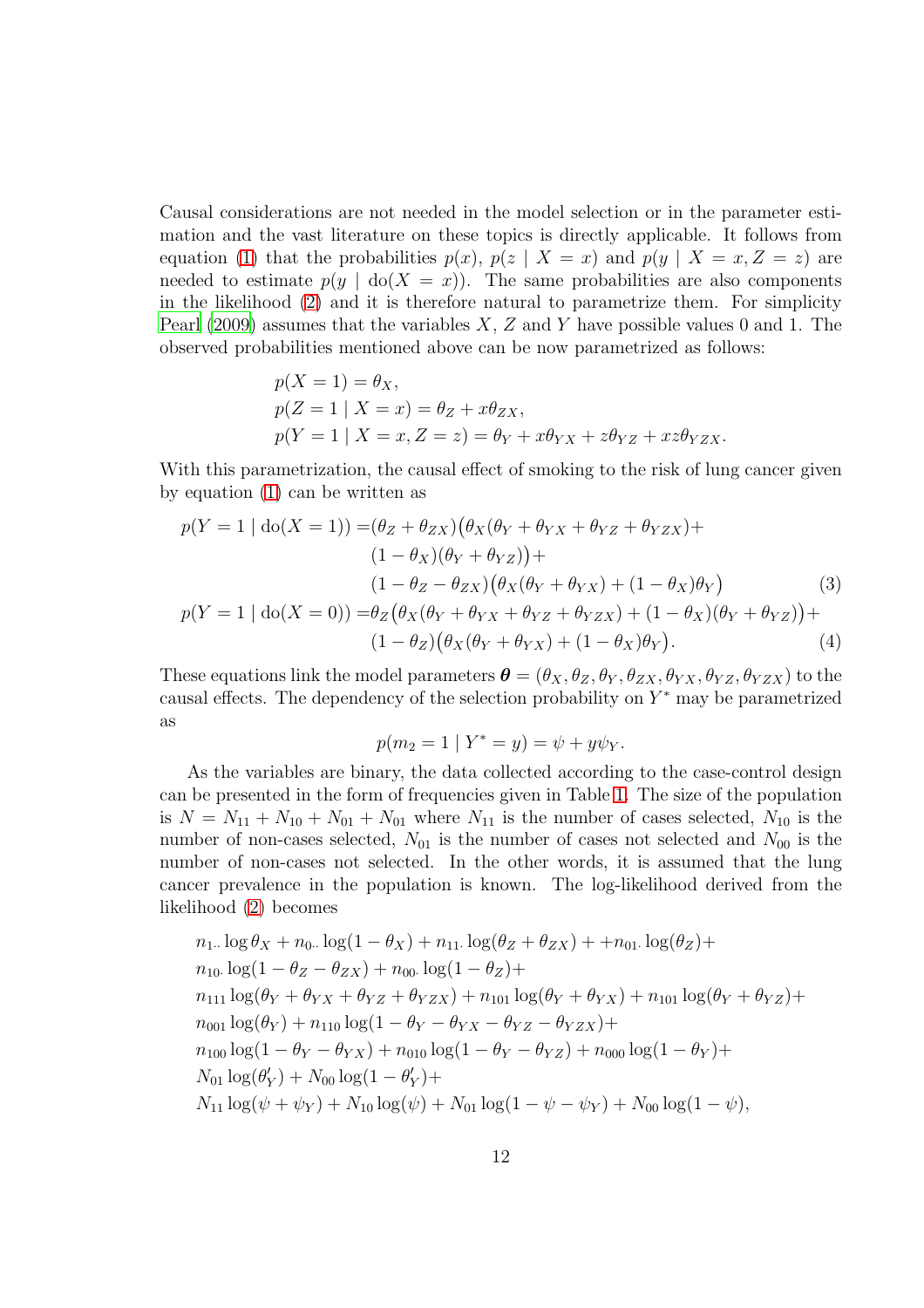where  $\cdot$  represents summation over the corresponding marginal and

$$
\theta'_{Y} = p(Y=1) = (1 - \theta_{X})(1 - \theta_{Z})\theta_{Y} + \theta_{X}(1 - \theta_{Z} - \theta_{ZX})(\theta_{Y} + \theta_{YX}) +
$$

$$
(1 - \theta_{X})\theta_{Z}(\theta_{Y} + \theta_{YZ}) + \theta_{X}(\theta_{Z} + \theta_{ZX})(\theta_{Y} + \theta_{YX} + \theta_{YZ} + \theta_{YZX})
$$

is a shorthand notation for the marginal probability of  $Y$ . The maximum likelihood estimates of  $\theta$  can be obtained by numerical optimization of the log-likelihood. Naturally, a Bayesian analysis may be carried out as well.

|                | Notation  |             | Numerical illustration |       |
|----------------|-----------|-------------|------------------------|-------|
|                |           | $Y=1$ $Y=0$ | $Y=1$                  | $Y=0$ |
| $X = 0, Z = 0$ | $n_{001}$ | $n_{000}$   | 100                    | 814   |
| $X = 1, Z = 0$ | $n_{101}$ | $n_{100}$   | 47                     | 5     |
| $X = 0, Z = 1$ | $n_{011}$ | $n_{010}$   | 3                      | 45    |
| $X = 1, Z = 1$ | $n_{111}$ | $n_{110}$   | 850                    | 136   |
| sum            | $N_{11}$  | $N_{10}$    | 1000                   | 1000  |

<span id="page-12-1"></span>Table 1: Data collected from the case-control study

For a numerical illustration, consider a case-control study where 1000 lung cancer cases and 1000 controls are selected for the covariate measurements. The parameters  $\theta$  are set according to the (unrealistic) population probabilities used in [\(Pearl, 2009](#page-22-1), page 84). The expected frequencies are shown in Table [1.](#page-12-1) With these frequencies and the numbers of non-selected individuals  $N_{01} = 8500$  and  $N_{00} = 9500$ , the maximum likelihood estimates  $\hat{\theta}_X = 0.50$ ,  $\hat{\theta}_Y = 0.10$ ,  $\hat{\theta}_Z = 0.050$ ,  $\hat{\theta}_{ZX} = 0.90$ ,  $\hat{\theta}_{YZ} = -0.043$ ,  $\hat{\theta}_{YX}=0.79, \, \hat{\theta}_{YZX}=-0.0019, \, \hat{\psi}=0.095, \, \hat{\psi}_{Y}=0.010 \; \text{and} \; \hat{\theta}'_{Y}=0.48 \; \text{are obtained.} \nonumber$  The equations [\(3\)](#page-11-0) and [\(4\)](#page-11-1) give the causal effects

$$
p(Y = 1 | \text{do}(X = 1)) = 0.456
$$
  

$$
p(Y = 1 | \text{do}(X = 0)) = 0.495,
$$

which are similar to the causal effects estimated from the whole population in [\(Pearl](#page-22-1), [2009](#page-22-1), page 84). The differences in the third decimal are due to the rounding of the expected frequencies in Table [1](#page-12-1) to the nearest integer.

#### <span id="page-12-0"></span>5 Examples with complex study design

The examples presented in this section aim to demonstrate how causal models with design can describe the essential features of complex experimental and observational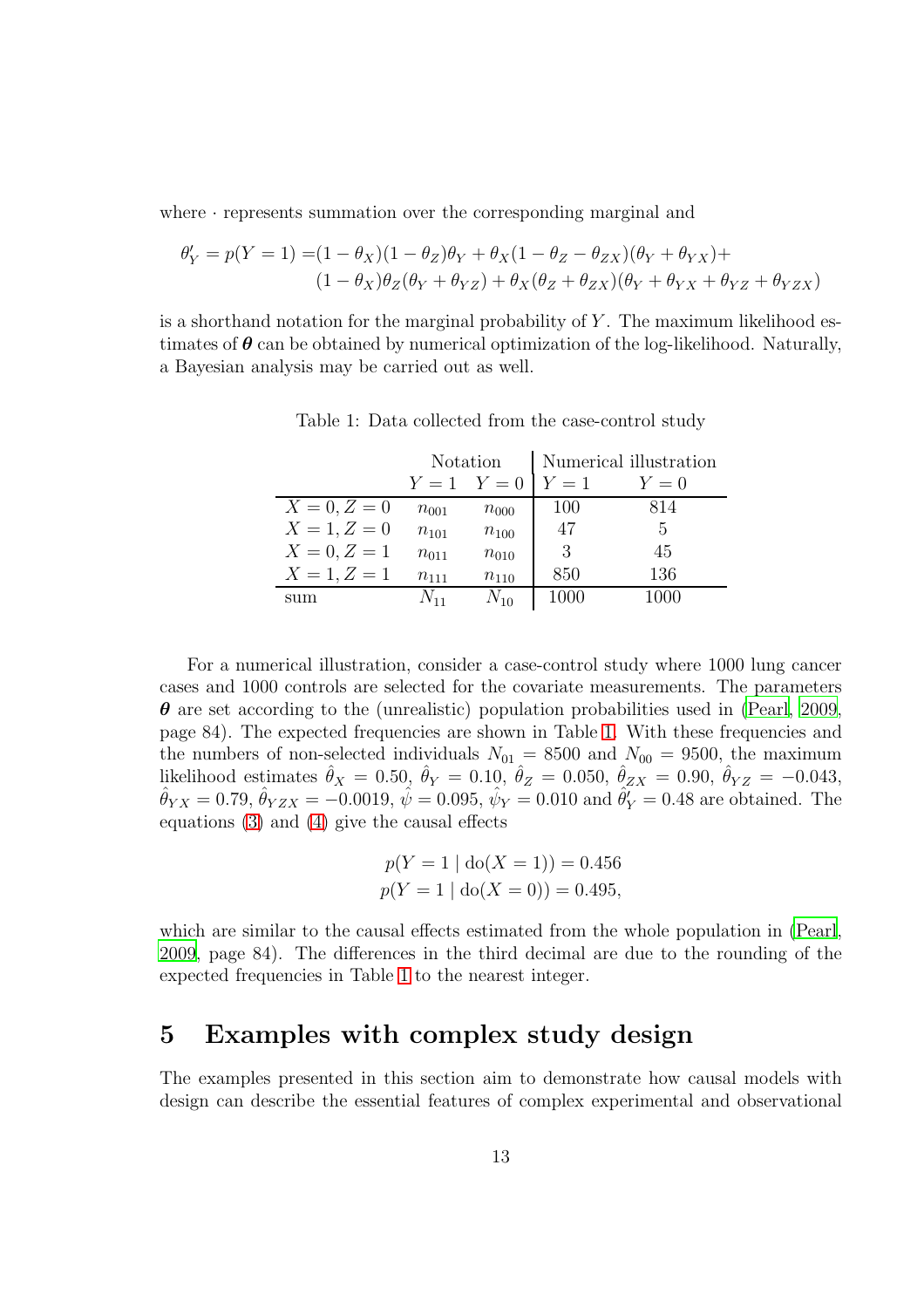studies in a precise and illustrative way. The examples are from medicine and epidemiology where complex study designs are commonly used. The first example is based on a real study and causal models with design are used to make conclusions on the identifiability of various causal effects from data missing not at random. The two other examples describe imaginary but realistic scenarios.

Causal graphs with design remove the ambiguity related to the common names of study designs such retrospective study, prospective study, cohort study, case-control study and two-stage study [\(Vandenbroucke, 1991](#page-23-6); [Knol et al.](#page-21-6), [2008\)](#page-21-6). The process of the data collection can be seen directly from the causal graph with design.

For the estimation of causal effects, the procedure presented in Section [4](#page-8-0) is applicable. Causal models with design are also useful in the estimation of predictive models when the study design and the missing data mechanism must be taken into account in the analysis. The likelihood factorized according to the causal model with design offers a natural starting point for the parameter estimation in both the frequentist and the Bayesian approach. The idea is to write first the full likelihood for the data, the design and the latent variables, and then see which parts of the likelihood are not needed in the estimation of the parameters of the interest. The likelihood functions for the examples of this section are given in Appendix.

Figure [2](#page-16-1) illustrates a causal model with design for the two-stage case-cohort design used in the MORGAM Project [\(Kulathinal et al., 2007](#page-21-2); [Evans et al., 2005\)](#page-20-6). The project aims to estimate the impact of classic and genetic risk factors to the risk of cardiovascular diseases. Currently 15 cohorts from 6 countries participate in the genetic component of the project. Most of the cohorts are selected as random samples of the underlying population of certain age range, typically 24–65 years although there is variation between the cohorts. Over 50,000 individuals have been examined for the classic risk factors and followed up for mortality and disease endpoints. Due to the cost of genotyping, genes have been measured only for a subset of each cohort. Over 10,000 individuals have been genotyped in the case-cohort setting.

The causal assumptions are described using four variables: genetic risk factors  $Z_i$ , classic risk factors  $X_i$  and health status at baseline  $Y_{0i}$  and at the end of the follow-up  $Y_i$ . Here classic risk factors are understood to include the actual risk factors such as smoking, cholesterol and blood pressure as well as all relevant background variables measured at baseline. The internal causal structure between these variables is not specified because it is not needed in the following considerations. From the graph it can be read that genes may affect the disease risk directly and via classic risk factors. Classic risk factors measured at baseline may be affected by the health status at baseline. The following conclusions can be made using causal calculus:

1. The causal effect of genes to disease corresponds to the observed effect in the population

$$
p(Y | \text{do}(Z = z)) = p(Y | Z = z).
$$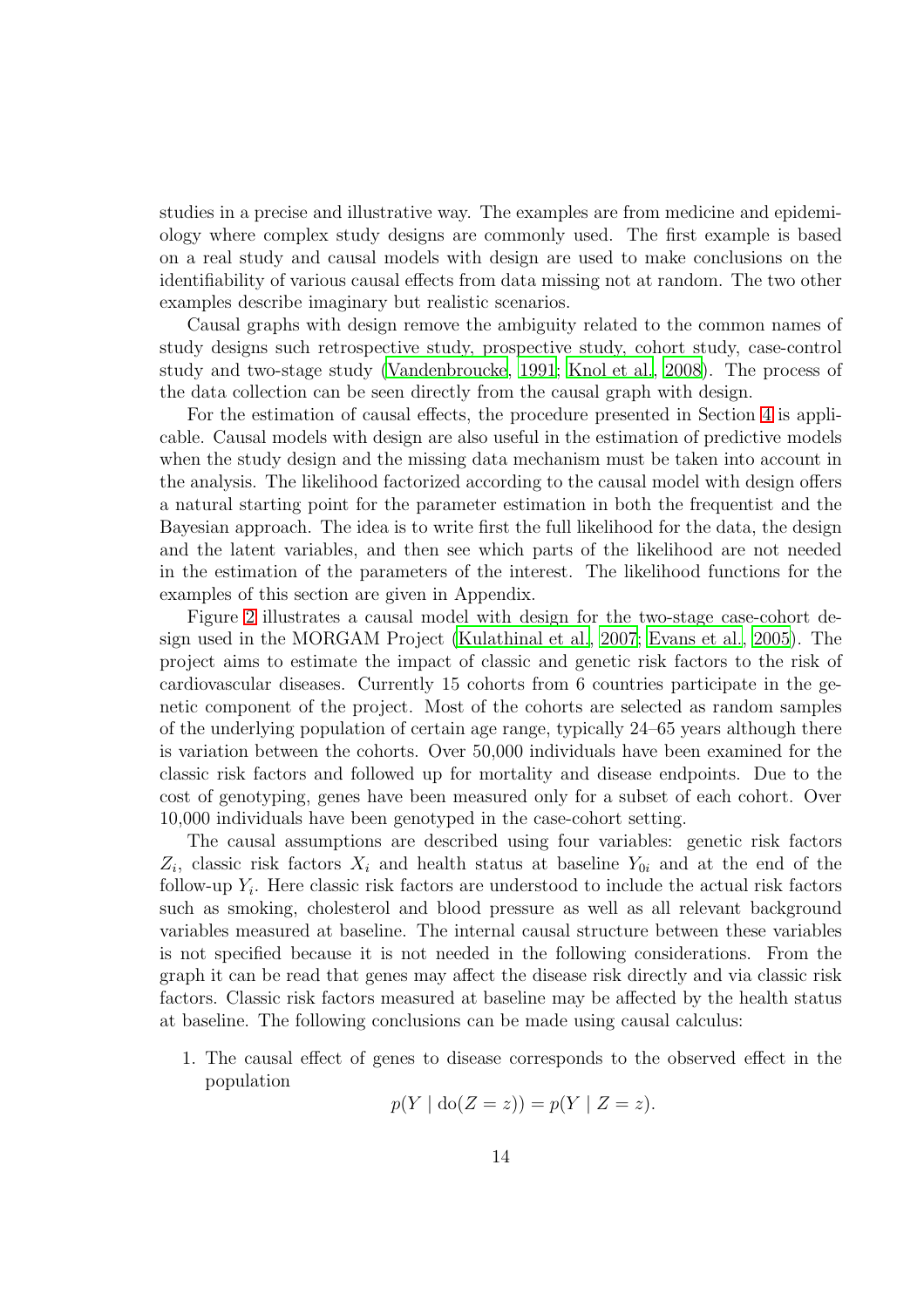2. The causal effect of classic risk factors to disease in the population is confounded by genes and health status at baseline

<span id="page-14-3"></span>
$$
p(Y \mid \text{do}(X = x)) = \int \int p(Y \mid X = x, Z = z, Y_0 = y_0) p(Z = z, Y_0 = y_0) \text{d}z \text{d}y_0.
$$
\n(5)

3. The causal effect of classic risk factors to disease conditioned on health status at baseline is confounded by genes

<span id="page-14-4"></span>
$$
p(Y \mid \text{do}(X = x), Y_0 = y_0) = \int p(Y \mid X = x, Z = z, Y_0 = y_0)p(Z = z \mid Y_0 = y_0)\text{d}z.
$$
\n(6)

4. Causal effect of genes, classic risk factor and health status at baseline corresponds to the observed conditional effect in the population

$$
p(Y | \text{do}(Z = z), \text{do}(Y_0 = y_0), \text{do}(X = x)) =
$$
  
\n
$$
p(Y | Z = z, \text{do}(Y_0 = y_0), \text{do}(X = x)) =
$$
  
\n
$$
p(Y | Z = z, Y_0 = y_0, \text{do}(X = x)) = p(Y | Z = z, Y_0 = y_0, X = x).
$$

In order to see whether these effects can be estimated from the collected data, the study design need to be investigated. The population is defined to include all individuals living in a specified geographical area and born in specified years. However, the sampling frame is not the birth cohort but the individuals alive at baseline. In other words, individuals who have died before baseline are left truncated. In the graph this left truncation is shown by an arrow from  $Y_{0i}$  to the unobserved selection node  $M_{0i}$ . Sampling, denoted by node  $m_{1i}$ , is carried out and each selected individual makes a decision on the participation  $M_{1i}$ . This decision depends on health status  $Y_{0i}$ , socio-economic status and classic risk factors  $X_i$  [\(Chou et al., 1997](#page-20-7); [Hara et al.](#page-20-8), [2002](#page-20-8); [Cohen and Duffy, 2002;](#page-20-9) [Jousilahti et al.](#page-21-7), [2005;](#page-21-7) [Drivsholm et al.](#page-20-10), [2006;](#page-20-10) [Knudsen et al.](#page-21-8), [2010](#page-21-8); [Alkerwi et al.](#page-19-4), [2010\)](#page-19-4). The data are MNAR because the fact whether  $X_i$  and  $Y_{0i}$  are measured depend on the values of these variables. However, the missingness mechanism may still be ignorable in some analyses. Applying d-separation to causal model with design it can be concluded that

<span id="page-14-0"></span>
$$
M_{1i} \not\perp Y_i \mid Z_i \tag{7}
$$

<span id="page-14-1"></span>
$$
M_{1i} \not\perp Y_i \mid Z_i, Y_{0i} \tag{8}
$$

<span id="page-14-5"></span><span id="page-14-2"></span>
$$
M_{1i} \perp \!\!\!\perp Y_i \mid X_i, Y_{0i} \tag{9}
$$

$$
M_{1i} \perp \!\!\!\perp Y_i \mid Z_i, X_i, Y_{0i}.\tag{10}
$$

From result [\(7\)](#page-14-0) it follows that the cohort data (and consequently the case-cohort data) cannot be used to estimate the causal (or predictive) effect genetic risk factors to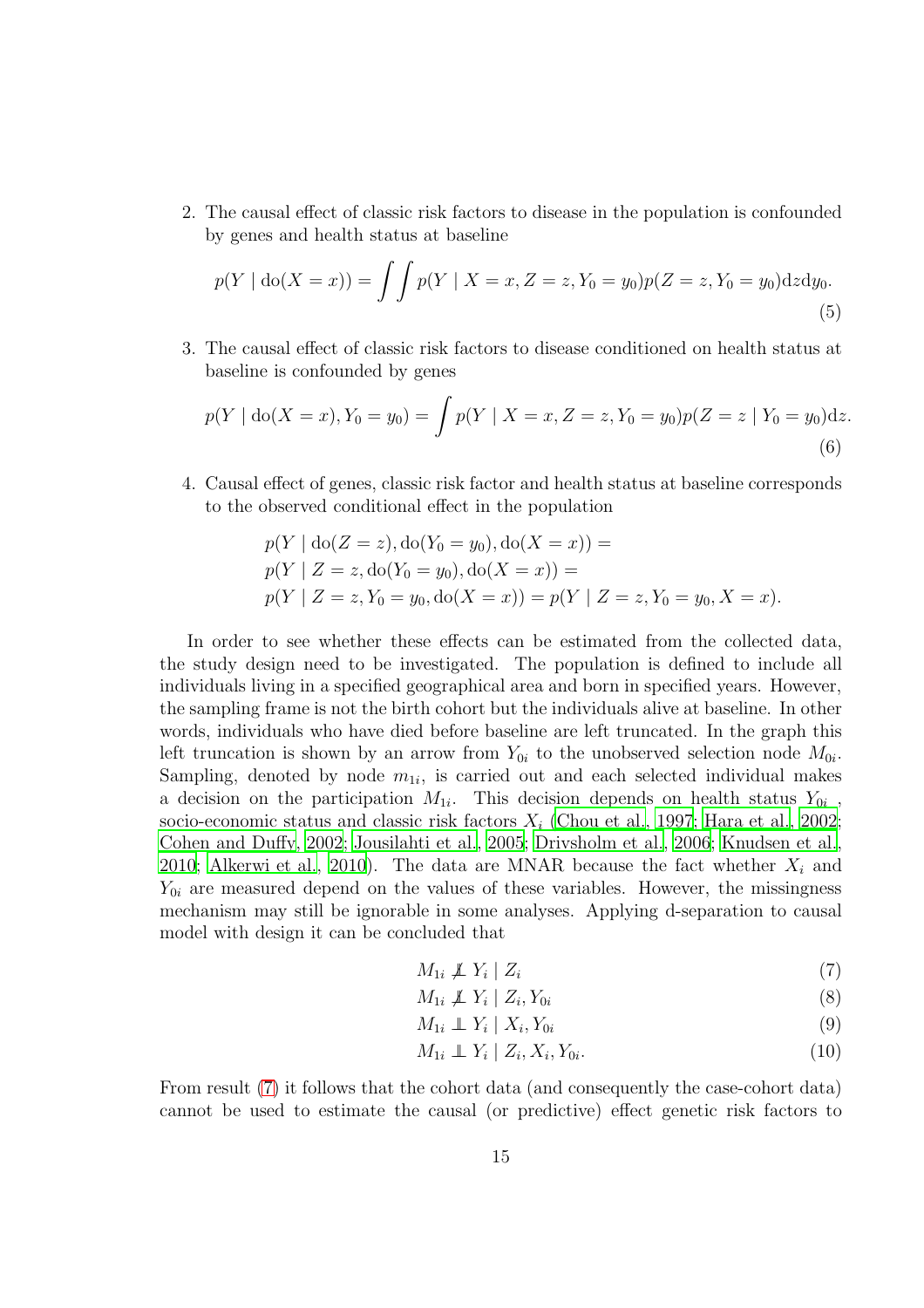disease in the population without accounting for the missingness mechanism. Result [\(8\)](#page-14-1) tells that conditioning on the health status at baseline does not change the situation qualitatively. From result [\(9\)](#page-14-2) it follows that the cohort data can be used to estimate the predictive model  $p(Y_i \mid X_i = x_i, Y_{0i} = y_{0i})$  for the healthy population. This kind of conditioning on the health status is commonly used in epidemiology and has been applied also in the MORGAM Project, e.g. in [\(Asplund et al., 2009](#page-19-5)). To estimate the causal effects of classic risk factors in the population, the missingness mechanism must be taken into account because equation [\(5\)](#page-14-3) contains the distribution  $p(Z = z, Y_0 = y_0)$ , which is potentially different for participants and non-participants. Similarly, the term  $p(Z = z | Y_0 = y_0)$  in equation [\(6\)](#page-14-4) implies that the missingness mechanism must be taken into account also when the causal effects of classic risk factors are estimated for the healthy population. From result [\(10\)](#page-14-5) it follows that the case-cohort data can be used to estimate the causal effect of genetic risk factors for the healthy population on the condition of classic risk factors. As the case-cohort selection  $M_{2i}$  depends on Y, the case-cohort selection should be taken into account in the estimation [\(Kulathinal et al.](#page-21-2), [2007](#page-21-2); [Kulathinal and Arjas](#page-21-9), [2006\)](#page-21-9).

The data on health status at baseline  $Y_{0i}^*$  includes information on non-fatal cardiovascular events before baseline. Restricting the analysis to the individuals healthy at baseline, i.e. removing individuals with prior non-fatal events, discards a considerable amount of potentially useful data. In the MORGAM Project, several attempts have been made to use these so called baseline cases. In [\(Karvanen et al.,](#page-21-10) [2009b\)](#page-21-10) baseline cases are analyzed separately. The joint analysis of baseline cases and follow-up cases requires compensation for the left truncation, which can be done using nonparametric imputation [\(Karvanen et al.](#page-21-11), [2010\)](#page-21-11) or conditional likelihood [\(Saarela et al., 2009\)](#page-22-12). These works, however, do not take the non-participation into account.

Figure [3](#page-17-0) shows how the experimental setup of a clinical trial can be described in a causal model with design. The treatment in the clinical trial is a causal variable determined by the researcher by the means of randomization. In the graph, this is presented by causal node  $T_i'$  which has the type determined and known. The example also demonstrates the compliance problem encountered in clinical trials: the actual treatment may differ from the allocated treatment if the participant does not follow the instructions given. In the graph, there is an arrow from  $T_i'$  to the actual treatment  $T_i$  and  $T'_i$  affects outcome  $Y_i$  only through  $T_i$ . In the intention-to-treat analysis, the observed outcome  $Y_i^*$  is explained by the intended treatment  $T_i'$  using all included participants in the trial  $\{i : m_{2i} = 1\}$ . In the per-protocol analysis, only the compliant participants with  $T_i' = T_i^*$  are included.

Figure [4](#page-18-0) illustrates a situation where there is a dependence structure between the selection variables of the individuals in the sample. In a nested case-control design, the controls are selected considering the individuals at risk at the time (age or calendar time) of the disease event. A control may later become a case which creates a complicated dependence structure between the selection probabilities [\(Saarela et al.](#page-22-13), [2012\)](#page-22-13).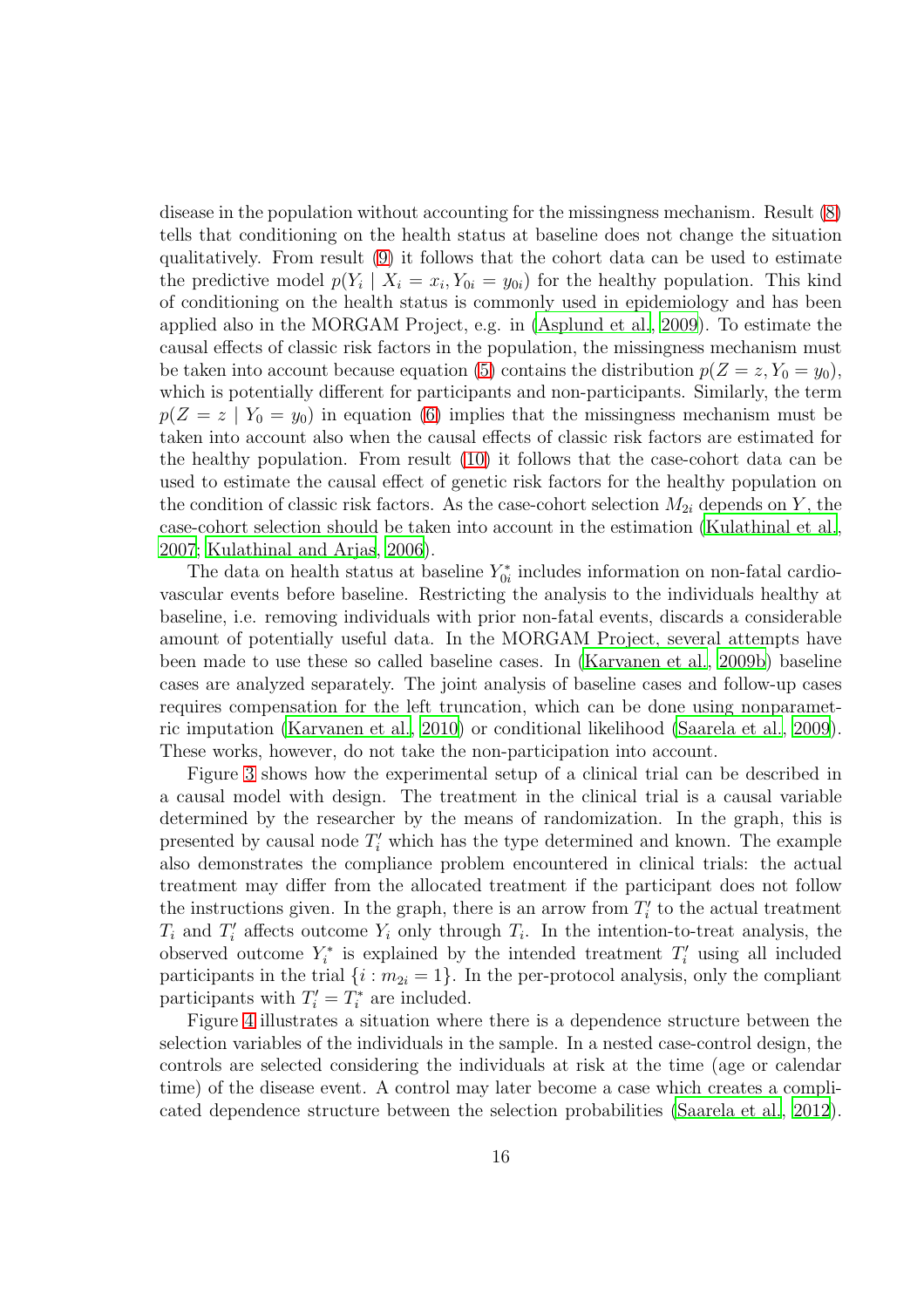

<span id="page-16-1"></span>Figure 2: Causal model with design for the two-stage case-cohort design used in the MORGAM Project [\(Kulathinal et al., 2007;](#page-21-2) [Evans et al., 2005\)](#page-20-6). The sampling frame  ${i: M_{0i} = 1}$  is conditioned on the health status  $Y_{0i}$  at the beginning of the study and this dependence must be taken into account when estimates for the population  $\{i:$  $m_{\Omega i} = 1$  are required. At the first stage of the study, a random sample  $\{i : m_{1i} = 1\}$  is selected. The decision to participate  $M_{1i}$  may depend on classic risk factors and current health status. Classic risk factors  $X_i^*$  and current health status  $Y_{0i}^*$  are measured at the beginning of the study for the cohort members  $\{i : M_{1i} = 1\}$ . Blood samples taken at the baseline are frozen to be used later. After a follow-up period of 10 years or more, the selection for the second stage is made on the basis of the measurements  $X_i^*$  and  $Y_i^*$ . All disease cases and an age-stratified random subset of the cohort are selected to the case-cohort set  $\{i : m_{2i} = 1\}$  for which genetic factors  $Z_i^*$  are measured. Nonresponse  $M_{2i}$  occurs due to missing or contaminated samples or other technical reasons.

Consequently, the selection probability for individual  $i$  depends on the covariates and outcomes of all other individuals. In the graphical presentation drawn for individual  $i$ , the case-control selection node  $m_{2i}$  has incoming arrows from  $X_i^*$ ,  $Y_i$ ,  $X_j$  and  $Y_j$  where index  $j$  is used to refer to all other individuals.

#### <span id="page-16-0"></span>6 Discussion

Causal models with design offer a systematic and unifying view to scientific inference. They present the causal assumptions, the study design and the data collection in a way that accounts for the complexity encountered in real-world problems. The examples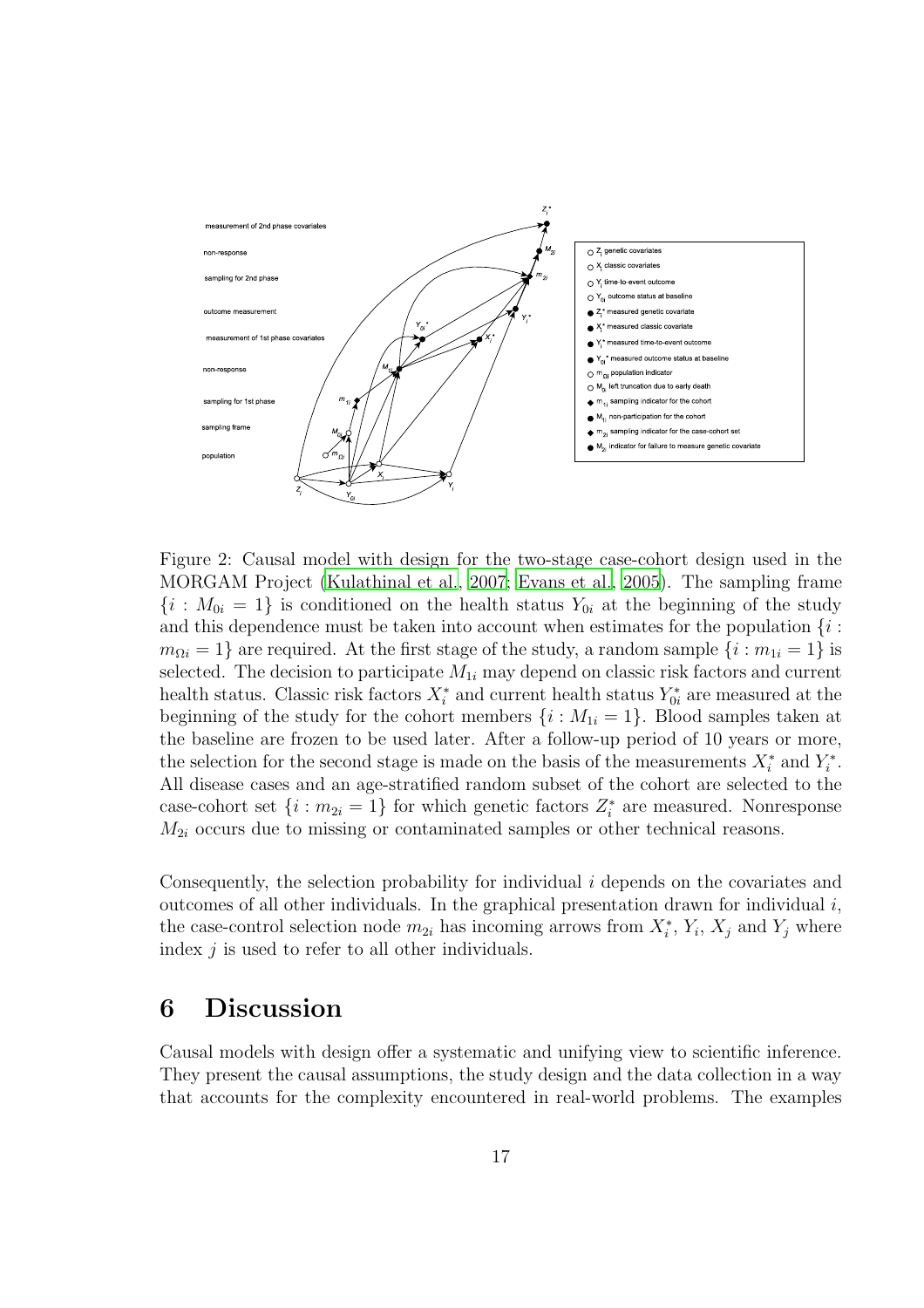

<span id="page-17-0"></span>Figure 3: Causal model with design for a clinical trial. A sample  $\{i : m_{1i} = 1\}$  is selected for screening from the population  $\{i : m_{\Omega i} = 1\}$ . The inclusion for the trial  $m_{2i}$  is based on the screening variable  $Z_i^*$ . At the baseline, covariate  $X_i^*$  is measured for the trial participants and a randomized decision on the treatment  $T_i'$  is made. The actual treatment  $T_i$  during the treatment period may differ from the intended treatment  $T_i'$  because of non-compliance. The outcome  $Y_i$  depends on the covariate  $X_i$  and the treatment  $T_i$ . At the end of the treatment period, measurements for the observed outcome  $Y_i^*$  and the observed treatment  $T_i^*$  are made.

in Section [5](#page-12-0) demonstrate how the concept can be used to describe medical studies with multiple stages. Conclusions whether a causal or observational relationship can be estimated from the collected incomplete data can be made directly from the graph as it was demonstrated with the MORGAM Project. Despite the complex design, the estimation of the causal effects can be carried out in a systematic way via causal calculus as illustrated in Section [4.](#page-8-0)

Causal models with design present the population and the selection as intrinsic parts of the model. Selection nodes may have both incoming and outgoing connections to other nodes. A distinction is made between a random variable and its measured value. Combined with the selection this allows the description of various sampling and missing data setups in terms of causal effects.

The limitations of the causal model with design are in many ways similar to the limitations of the causal models in general. The presentation of causal assumptions in the form of a graphical model has the benefit that many problems can be solved without specifying the parameters of the model. On the other hand, the explicit parametric definition of the functional relationships is still the only decisive presentation of the model. Certain causal effects may be identifiable only under specific parametric assumptions such as linearity of the effect.

The implications of the concept are two-fold. First, it ties together causality and study design and opens new possibilities for the practical application of graphical mod-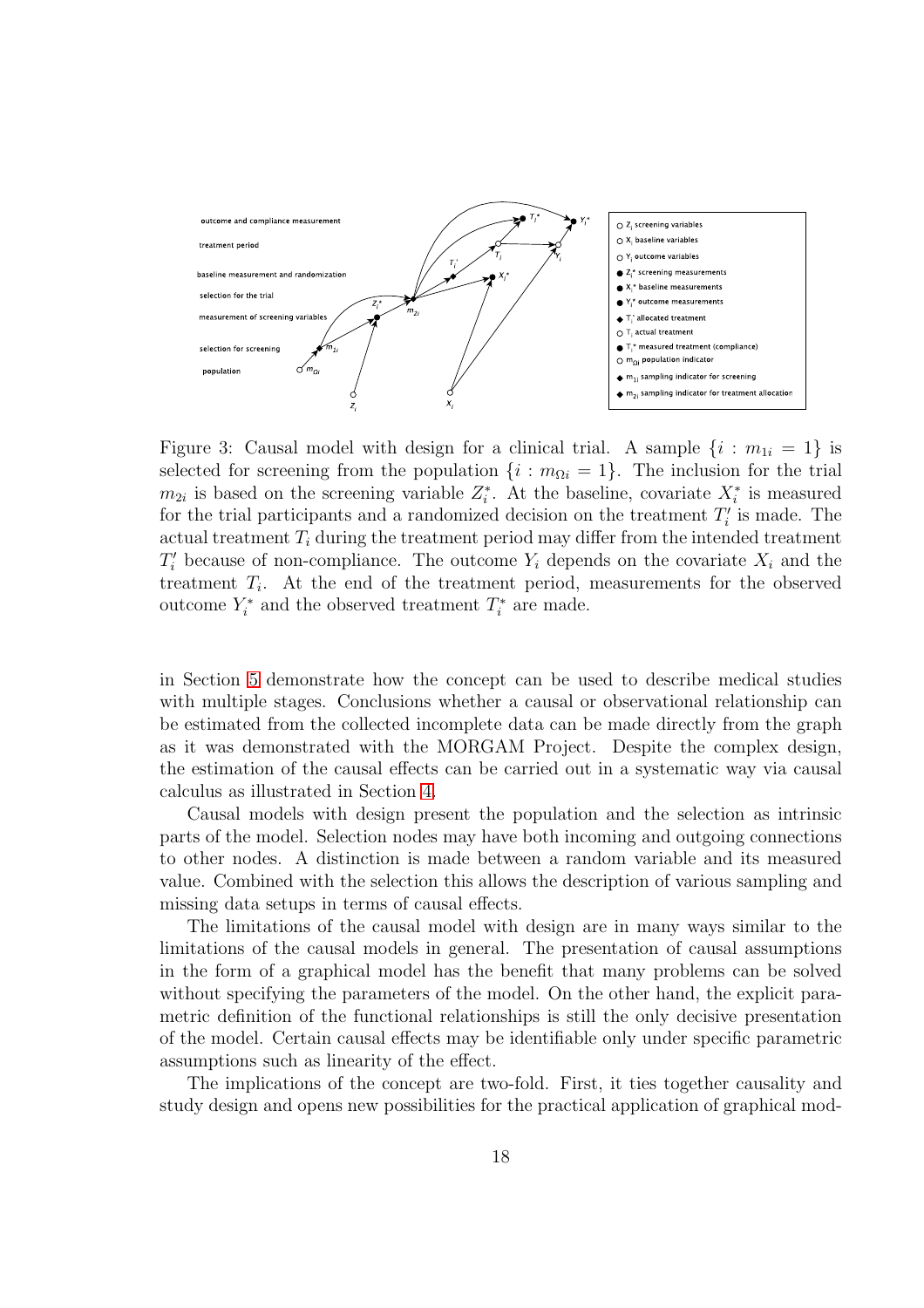

<span id="page-18-0"></span>Figure 4: Causal model with design for a nested case-control study. The idea of the case-control design is to select the individuals for the measurement of the expensive risk factor  $Z_i$  on the basis the outcome  $Y_i$  and the inexpensive risk factor  $X_i$ . At the first stage, a sample  $\{i : m_{1i} = 1\}$  is selected from the population  $\{i : m_{\Omega i} = 1\}$  and variables  $X_i^*$  and  $Y_i^*$  are measured. The selection of cases and controls  $m_{2i}$  depends not only on measurements of individual i,  $X_i^*$  and  $Y_i^*$ , but also on the outcome  $Y_j^*$  and the covariate  $X_j^*$  of all other individuals in the sample. Each individual has a similar causal graph which has been omitted in the figure. The nonresponse  $M_{2i}$  reflects the fact the measurement  $Z_i^*$  may not be available for all individuals selected to the case-control set.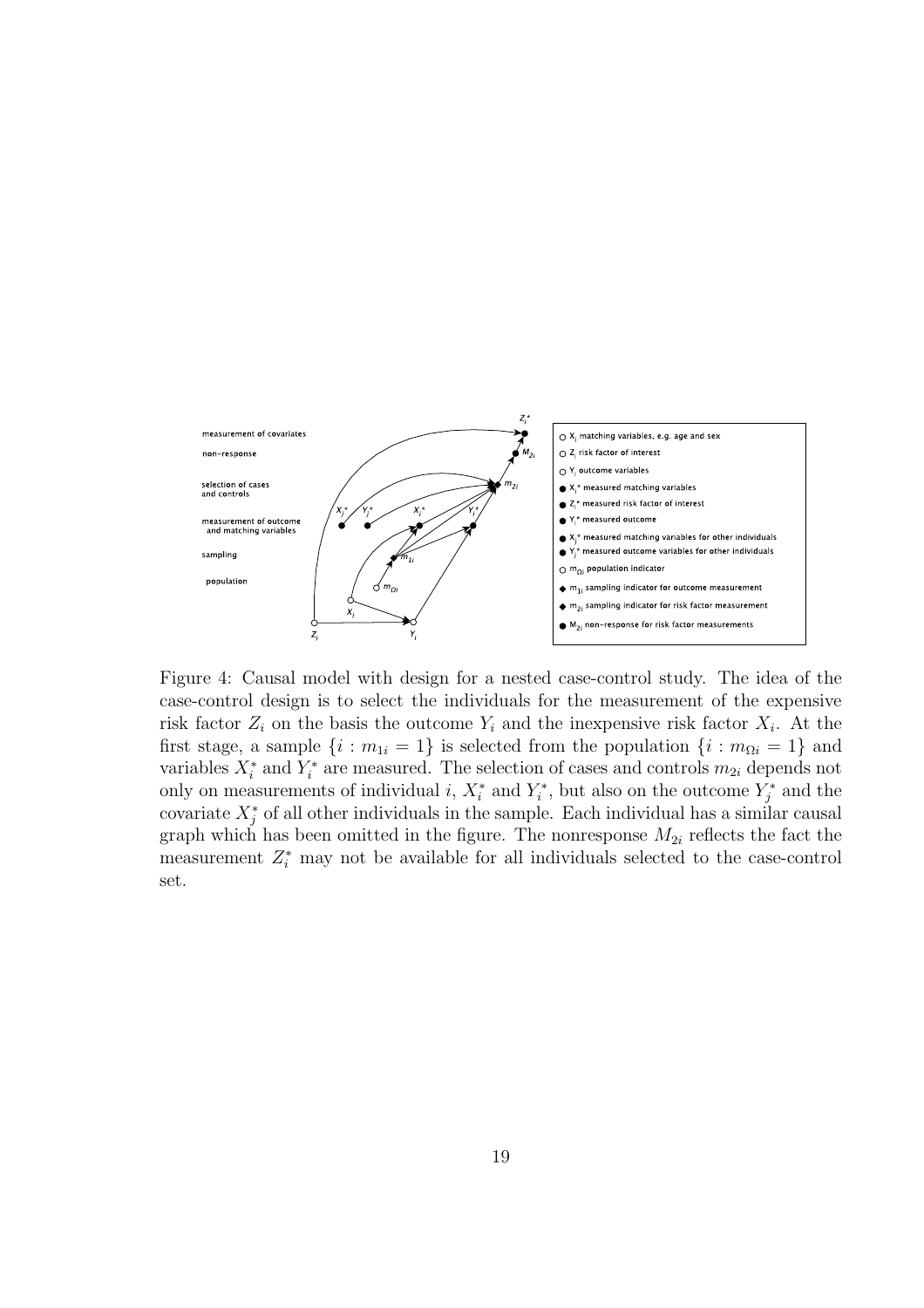els. Second, it shows the key elements of the study in a compact visual format and thus increases the clarity and speed of communication. High standards of design, analysis and communication of scientific studies will significantly reduce the time and effort needed for the synthesis of scientific knowledge.

# Acknowledgement

The author thanks Olli Saarela, Mervi Eerola, Antti Penttinen, Jukka Nyblom, Jaakko Reinikainen and the anonymous referees for their comments that helped to improve the article. Kari Kuulasmaa is acknowledged for the numeric details in the description of the MORGAM Project.

# References

- <span id="page-19-4"></span>Alkerwi, A., Sauvageot, N., Couffignal, S., Albert, A., Lair, M.-L., and Guillaume, M. (2010). Comparison of participants and non-participants to the ORISCAV-LUX population-based study on cardiovascular risk factors in Luxembourg. BMC Medical Research Methodology, 10(1):80.
- <span id="page-19-3"></span>Angrist, J. D., Imbens, G. W., and Rubin, D. B. (1996). Identification of causal effects using instrumental variables (with comments). Journal of the American Statistical Association, 91(434):444–472.
- <span id="page-19-5"></span>Asplund, K., Karvanen, J., Giampaoli, S., Jousilahti, P., Niemelä, M., Broda, G., Cesana, G., Dallongeville, J., Ducimetriere, P., Evans, A., , Ferrires, J., Haas, B., Jorgensen, T., Tamosiunas, A., D.Vanuzzo, Wiklund, P.-G., Yarnell, J., Kuulasmaa, K., and Kulathinal, for the MORGAM Project, S. (2009). Relative risks for stroke by age, sex, and population based on follow-up of 18 European populations in the MORGAM Project. Stroke, 40(7):2319–2326.
- <span id="page-19-2"></span>Bareinboim, E. and Pearl, J. (2012a). Causal inference by surrogate experiments: zidentifiability. In de Freitas, N. and Murphy, K., editors, Proceedings of the Twenty-Eight Conference on Uncertainty in Artificial Intelligence, pages 113–120. AUAI Press.
- <span id="page-19-0"></span>Bareinboim, E. and Pearl, J. (2012b). Controlling selection bias in causal inference. In JMLR Proceedings of the Fifteenth International Conference on Artificial Intelligence and Statistics (AISTATS), volume 22, pages 100–108.
- <span id="page-19-1"></span>Bareinboim, E. and Pearl, J. (2013a). A general algorithm for deciding transportability of experimental results. Journal of Causal Inference, 1(1):107–134.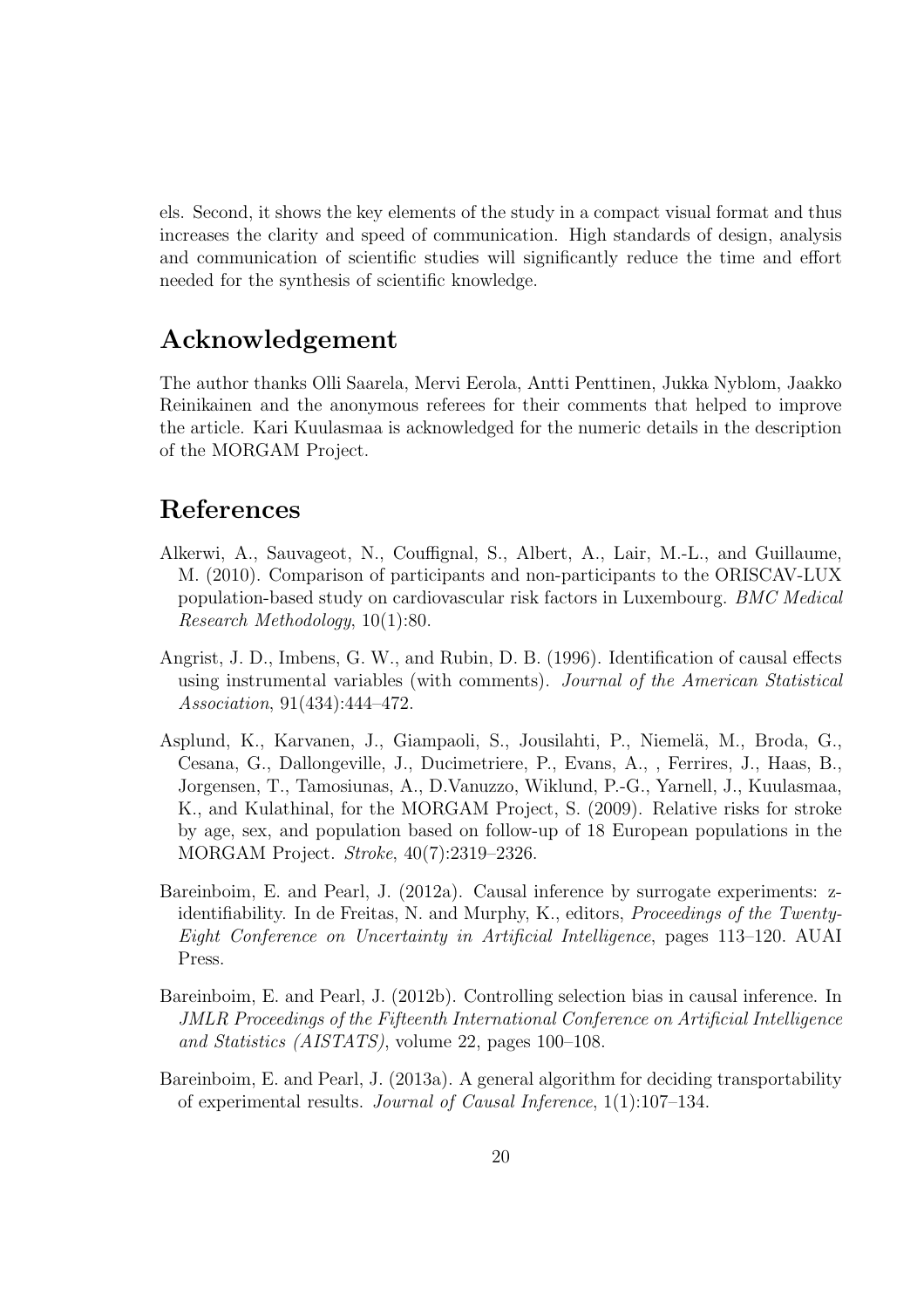- <span id="page-20-4"></span>Bareinboim, E. and Pearl, J. (2013b). Meta-transportability of causal effects: A formal approach. In Proceedings of the 16th International Conference on Artificial Intelligence and Statistics (AISTATS), pages 135–143.
- <span id="page-20-7"></span>Chou, P., Kuo, H.-S., Chen, C.-H., and Lin, H.-C. (1997). Characteristics of nonparticipants and reasons for non-participation in a population survey in Kin-Hu, Kinmen. European Journal of Epidemiology, 13(2):195–200.
- <span id="page-20-9"></span>Cohen, G. and Duffy, J. C. (2002). Are nonrespondents to health surveys less healthy than respondents? Journal of Official Statistics, 18(1):13–24.
- <span id="page-20-1"></span>Cooper, G. F. (2000). A Bayesian method for causal modeling and discovery under selection. In Boutilier, C. and Goldszmidt, M., editors, Proceedings of 16th Conference on Uncertainty in Artificial Intelligence, pages 98–106.
- <span id="page-20-3"></span>Didelez, V., Kreiner, S., and Keiding, N. (2010). Graphical models for inference under outcome-dependent sampling. Statistical Science, 25(3):368–387.
- <span id="page-20-10"></span>Drivsholm, T., Eplov, L. F., Davidsen, M., Jørgensen, T., Ibsen, H., Hollnagel, H., and Borch-Johnsen, K. (2006). Representativeness in population-based studies: a detailed description of non-response in a Danish cohort study. Scandinavian Journal of Public Health, 34(6):623–631.
- <span id="page-20-6"></span>Evans, A., Salomaa, V., Kulathinal, S., Asplund, K., Cambien, F., Ferrario, M., Perola, M., Peltonen, L., Shields, D., Tunstall-Pedoe, H., and K. Kuulasmaa for The MORGAM Project (2005). MORGAM (an international pooling of cardiovascular cohorts). International Journal of Epidemiology, 34:21–27.
- <span id="page-20-2"></span>Geneletti, S., Richardson, S., and Best, N. (2009). Adjusting for selection bias in retrospective case-control studies. Biostatistics, 10(1):17–31.
- <span id="page-20-8"></span>Hara, M., Sasaki, S., Sobue, T., Yamamoto, S., and Tsugane, S. (2002). Comparison of cause-specific mortality between respondents and nonrespondents in a populationbased prospective study: ten-year follow-up of JPHC Study Cohort I. Journal of Clinical Epidemiology, 55(2):150–156.
- <span id="page-20-0"></span>Heckman, J. (1979). Sample selection bias as a specification error. Econometrica, 47(1):153–161.
- <span id="page-20-5"></span>Huang, Y. and Valtorta, M. (2006). Pearl's calculus of intervention is complete. In Proceedings of the Twenty-Second Conference on Uncertainty in Artificial Intelligence, pages 217–224. AUAI Press.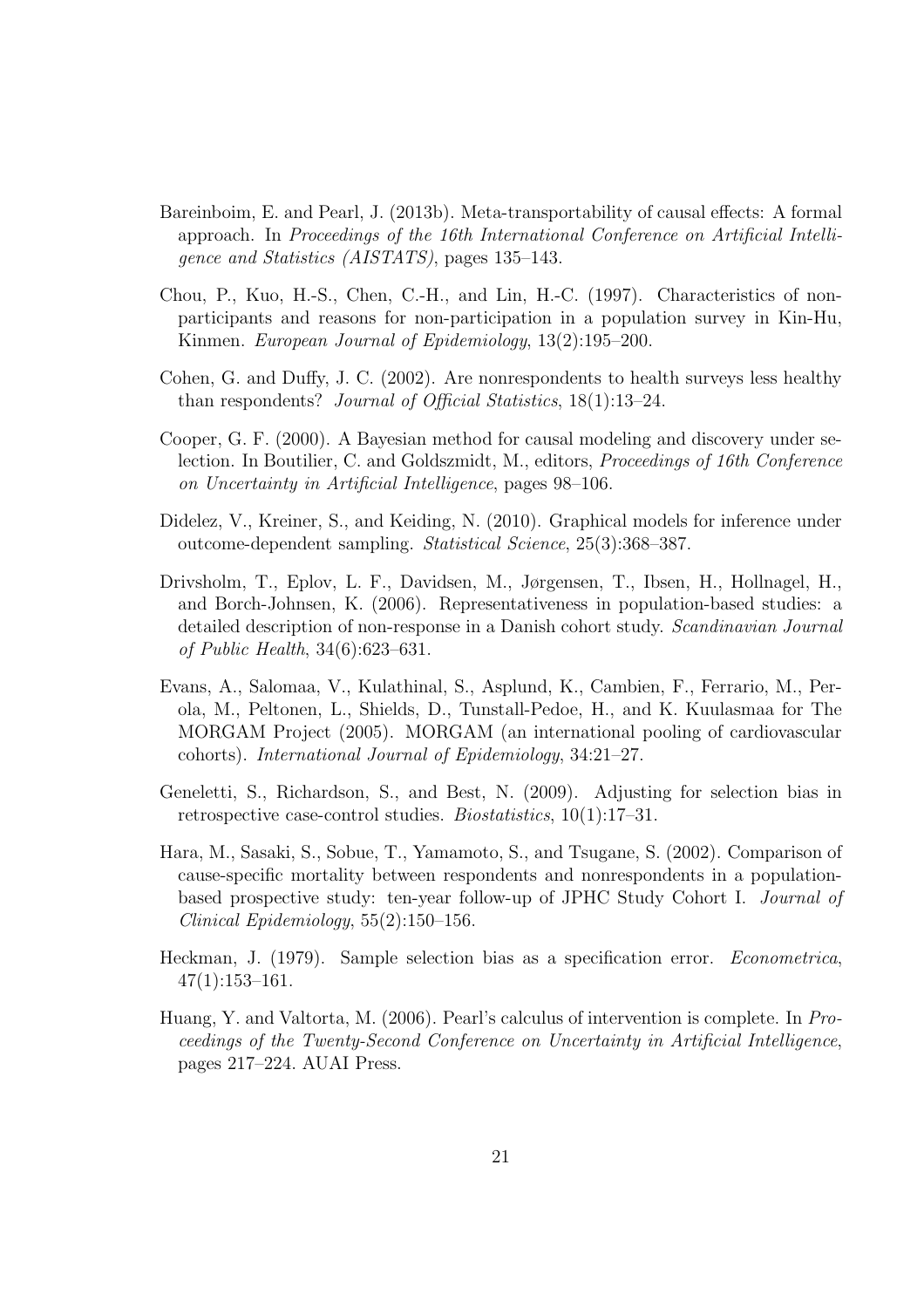- <span id="page-21-7"></span>Jousilahti, P., Salomaa, V., Kuulasmaa, K., Niemelä, M., and Vartiainen, E. (2005). Total and cause specific mortality among participants and non-participants of population based health surveys: a comprehensive follow up of 54 372 Finnish men and women. Journal of Epidemiology and Community Health, 59(4):310–315.
- <span id="page-21-3"></span>Karvanen, J., Kulathinal, S., and Gasbarra, D. (2009a). Optimal designs to select individuals for genotyping conditional on observed binary or survival outcomes and non-genetic covariates. Computational Statistics  $\mathcal{B}$  Data Analysis, 53:1782–1793.
- <span id="page-21-11"></span>Karvanen, J., Saarela, O., and Kuulasmaa, K. (2010). Nonparametric multiple imputation of left censored event times in analysis of follow-up data. Journal of Data Science, 8:151–172.
- <span id="page-21-10"></span>Karvanen, J., Silander, K., Kee, F., Tiret, L., Salomaa, V., Kuulasmaa, K., Wiklund, P.-G., Virtamo, J., Saarela, O., Perret, C., Perola, M., Peltonen, L., Cambien, F., Erdmann, J., Samani, N. J., Schunkert, H., and Evans for the MORGAM Project, A. (2009b). The impact of newly-identified loci on coronary heart disease, stroke and total mortality in the MORGAM prospective cohorts. Genetic Epidemiology, 33:237–246.
- <span id="page-21-6"></span>Knol, M. J., Vandenbroucke, J. P., Scott, P., and Egger, M. (2008). What do casecontrol studies estimate? survey of methods and assumptions in published casecontrol research. American Journal Epidemiology, 168(9):1073–1081.
- <span id="page-21-8"></span>Knudsen, A. K., Hotopf, M., Skogen, J. C., Øverland, S., and Mykletun, A. (2010). The health status of nonparticipants in a population-based health study the Hordaland Health Study. American Journal of Epidemiology, 172(11):1306–1314.
- <span id="page-21-9"></span>Kulathinal, S. and Arjas, E. (2006). Bayesian inference from case-cohort data with multiple end-points. *Scandinavian Journal of Statistics*, 33:25–36.
- <span id="page-21-2"></span>Kulathinal, S., Karvanen, J., Saarela, O., Kuulasmaa, K., and for the MORGAM Project (2007). Case-cohort design in practice – experiences from the MORGAM Project. Epidemiological Perspectives & Innovations, 4(1):15.
- <span id="page-21-1"></span>Langholz, B. (2007). Use of cohort information in the design and analysis of case-control studies. Scandinavian Journal of Statistics, 34:120–136.
- <span id="page-21-5"></span>Lauritzen, S., Dawid, A., Wen, B., and Leimer, H.-G. (1990). Independence properties of directed Markov fields. Networks, 20:491–505.
- <span id="page-21-4"></span>Little, R. J. A. and Rubin, D. B. (2002). Statistical analysis with missing data. Wiley.
- <span id="page-21-0"></span>McNamee, R. (2002). Optimal designs of two-stage studies for estimation of sensitivity, specificity and positive predictive value. Statistics in Medicine, 21:3609–3625.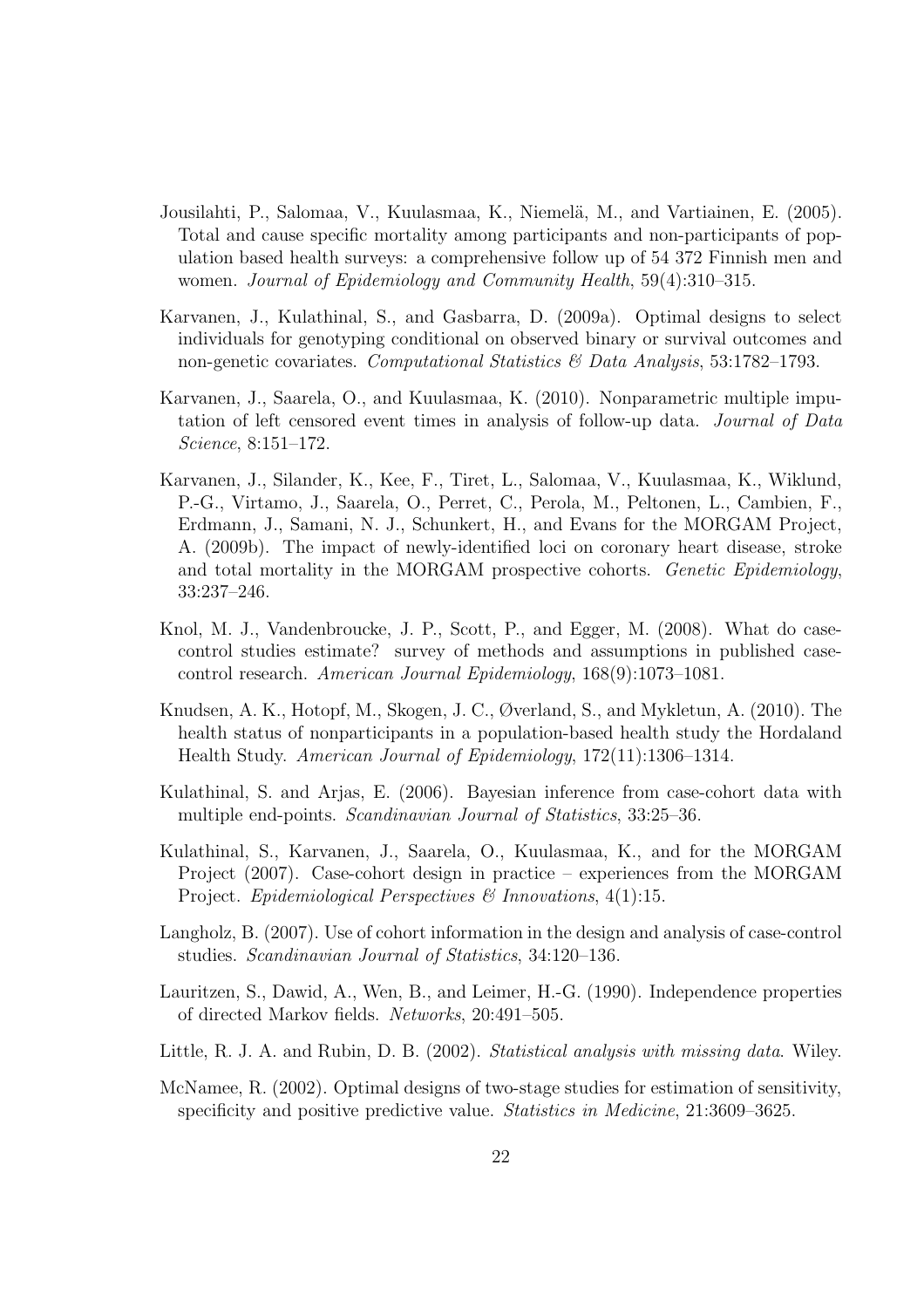- <span id="page-22-8"></span>Miettinen, O. S. (2011). Epidemiological research: terms and concepts. Springer, Dordrecht.
- <span id="page-22-10"></span>Mohan, K., Pearl, J., and Tian, J. (2013). Graphical models for inference with missing data. In Proceedings of Neural Information Processing Systems Conference (NIPS-2013).
- <span id="page-22-6"></span>Moher, D., Hopewell, S., Schulz, K. F., Montori, V., Gotzsche, P. C., Devereaux, P., Elbourne, D., Egger, M., and Altman, D. G. (2010). CONSORT 2010 explanation and elaboration: updated guidelines for reporting parallel group randomised trials. Journal of Clinical Epidemiology, 63(8):e1–e37.
- <span id="page-22-0"></span>Pearl, J. (1995). Causal diagrams for empirical research. Biometrika, 82(4):669–710.
- <span id="page-22-1"></span>Pearl, J. (2009). Causality: Models, Reasoning, and Inference. Cambridge University Press, second edition.
- <span id="page-22-4"></span>Reilly, M. (1996). Optimal sampling strategies for two-stage studies. American Journal of Epidemiology, 143(1):92–100.
- <span id="page-22-3"></span>Rosenbaum, P. R. and Rubin, D. B. (1983). The central role of the propensity score in observational studies for causal effects. Biometrika, 70(1):41–55.
- <span id="page-22-7"></span>Rubin, D. B. (1976). Inference and missing data. Biometrika, 63(3):581–592.
- <span id="page-22-2"></span>Rubin, D. B. (2008). For objective causal inference, design trumps analysis. The Annals of Applied Statistics, 2(3):808–840.
- <span id="page-22-12"></span>Saarela, O., Kulathinal, S., and Karvanen, J. (2009). Joint analysis of prevalence and incidence data using conditional likelihood. Biostatistics, 10:575–587.
- <span id="page-22-13"></span>Saarela, O., Kulathinal, S., and Karvanen, J. (2012). Secondary analysis under cohort sampling designs using conditional likelihood. Journal of Probability and Statistics, Article ID 931416:37 pages.
- <span id="page-22-5"></span>Schulz, K. F., Altman, D. G., Moher, D., and CONSORT Group (2010). CONSORT 2010 Statement: Updated guidelines for reporting parallel group randomized trials. Annals of Internal Medicine, 152(11):726–732.
- <span id="page-22-9"></span>Seaman, S., Galati, J., Jackson, D., and Carlin, J. (2013). What is meant by "missing at random"? Statistical Science, 28(2):257–268.
- <span id="page-22-11"></span>Shpitser, I. and Pearl, J. (2006a). Identification of conditional interventional distributions. In Proceedings of the Twenty-Second Conference on Uncertainty in Artificial Intelligence (UAI2006), pages 437–444. AUAI Press.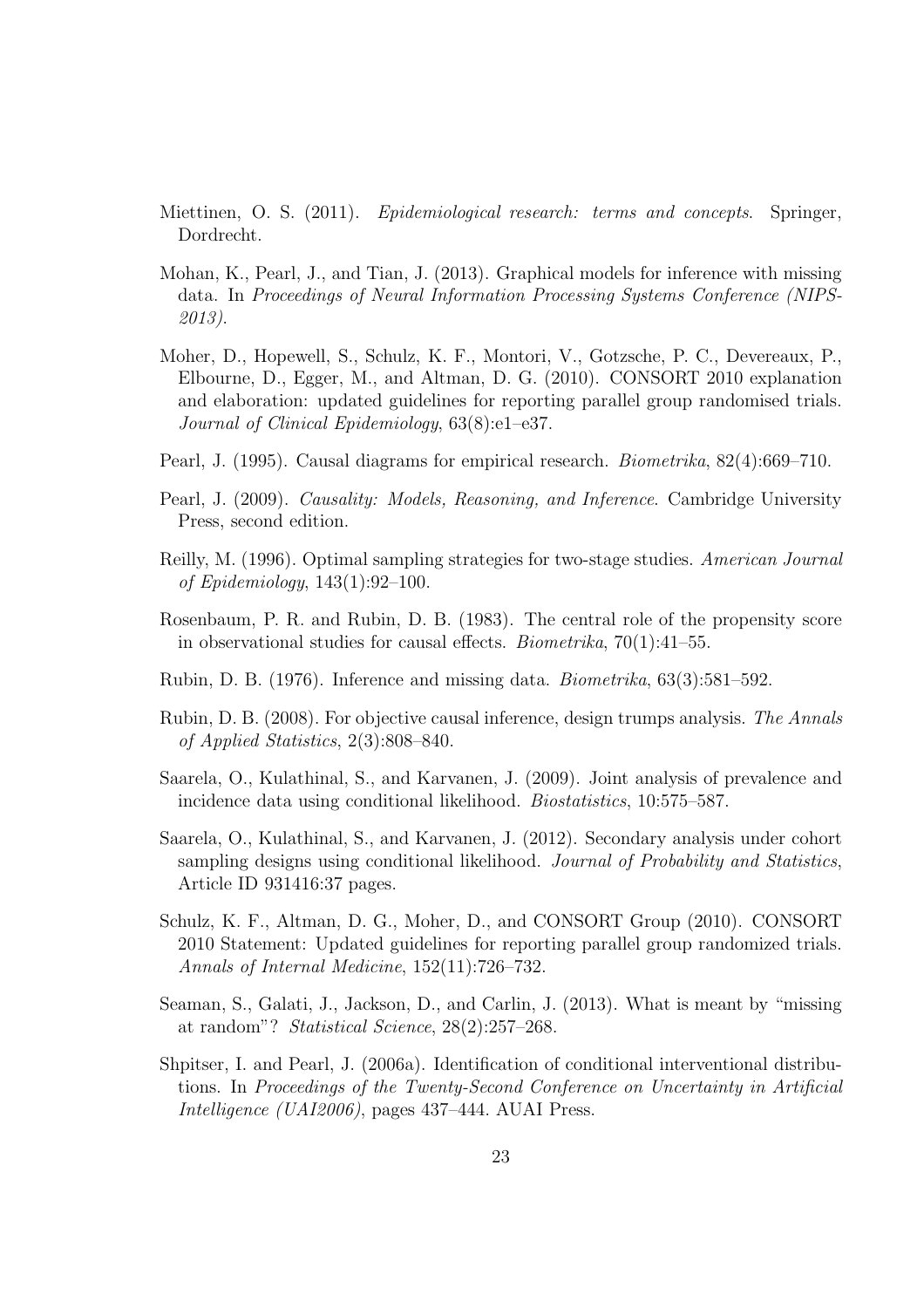- <span id="page-23-5"></span>Shpitser, I. and Pearl, J. (2006b). Identification of joint interventional distributions in recursive semi-Markovian causal models. In *Proceedings of the Twenty-First National* Conference on Artificial Intelligence, pages 1219–1226. AAAI Press.
- <span id="page-23-3"></span>Shpitser, I. and Pearl, J. (2007). What counterfactuals can be tested. In Proceedings of Twenty Third Conference on Uncertainty in Artificial Intelligence, pages 352–359, Vancouver, Canada.
- <span id="page-23-4"></span>Tian, J. and Pearl, J. (2002). A general identification condition for causal effects. In Proceedings of the Eighteenth National Conference on Artificial Intelligence, pages 567–573. AAAI Press/The MIT Press.
- <span id="page-23-0"></span>Van Gestel, S., Houwing-Duistermaat, J. J., Adolfsson, R., van Duijn, C. M., and Broeckhoven, C. V. (2000). Power of selective genotyping in genetic association analyses of quantitative traits. Behaviour Genetics, 30(2):141–146.
- <span id="page-23-6"></span>Vandenbroucke, J. P. (1991). Prospective or retrospective: what's in the name? British Medical Journal, 302:249–250.
- <span id="page-23-2"></span>Vandenbroucke, J. P., von Elm, E., Altman, D. G., Gøtzsche, P. C., Mulrow, C. D., Pocock, S. J., Poole, C., Schlesselman, J. J., Egger, M., and for the STROBE Initiative (2007). Strengthening the reporting of observational studies in epidemiology (STROBE): Explanation and elaboration. Epidemiology, 18(6):805–835.
- <span id="page-23-1"></span>von Elm, E., Altman, D. G., Egger, M., Pocock, S., Gøtzsche, P., Vandenbroucke, J., and for the STROBE Initiative (2007). The strengthening the reporting of observational studies in epidemiology (STROBE) statement: guidelines for reporting observational studies. Epidemiology, 18(6):800–804.

#### Appendix: Likelihood factorizations

In this section, likelihood functions are presented for the examples of Section [5.](#page-12-0) The likelihood functions are derived for the population  $\{i : m_{\Omega} = 1\}$  with the size N starting from the factorization that follows directly from the DAG. At the first step, the likelihood function is written assuming that all variables are observed for the whole population. The measurements are redundant in this case because they are deterministic functions of the causal variables and the selection variables. The measurements becomes explicit when the likelihood function is further factorized according to the selection variables. Finally, the likelihood of the observed data is obtained as an integral over the unknown causal variables.

Parameters  $\theta$  define the distribution of the causal variables and parameters  $\psi$ define the distribution of the selection variables. A vectorized notation similar to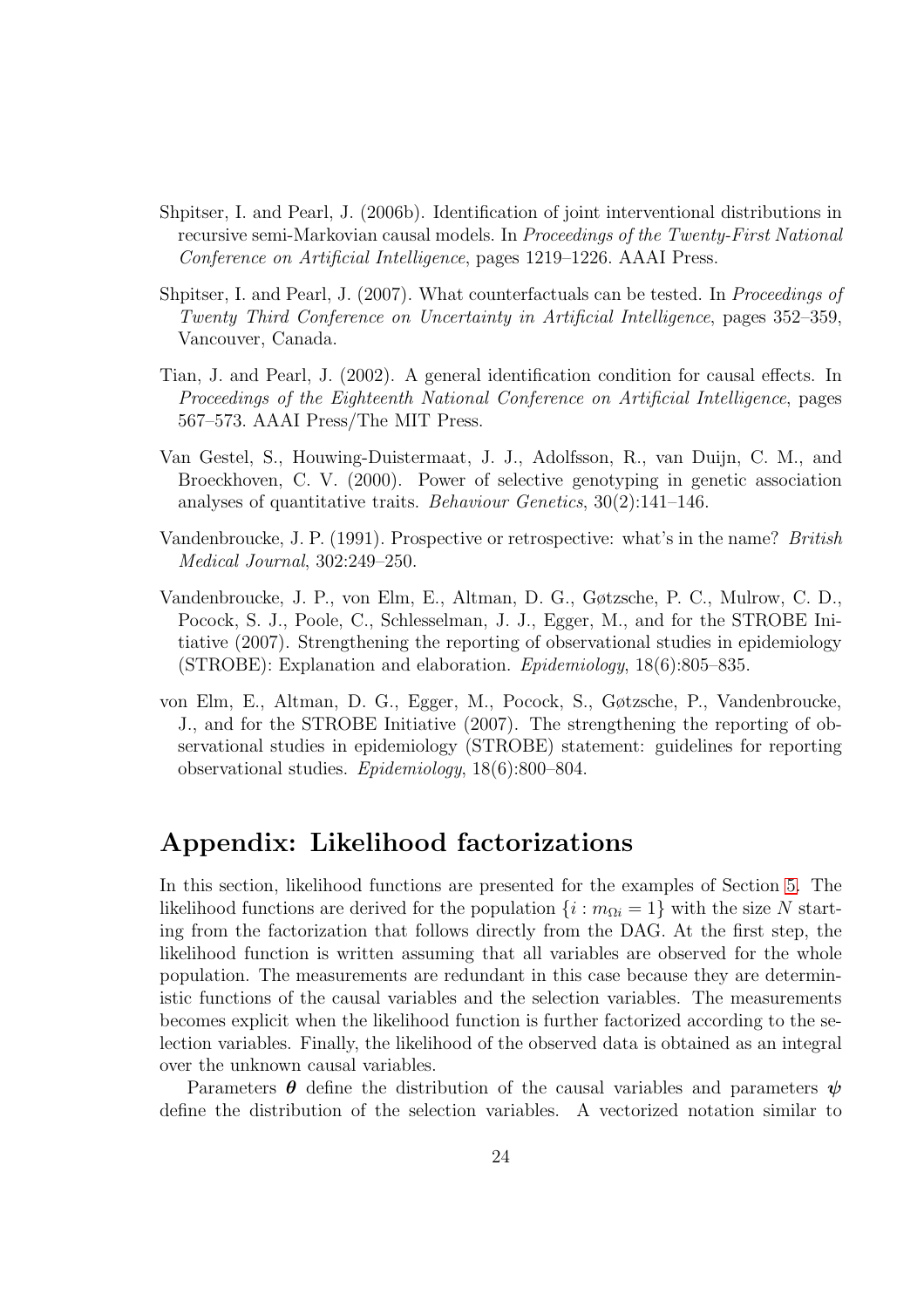$\mathbf{X} = (X_1, X_2, \dots, X_N)^T$  is used for all variables and the distributions are defined with respect to the first argument unless otherwise specified.

The likelihood function for the MORGAM Project case-cohort design presented in Figure [2](#page-16-1) has the form

 $p(\mathbf{m}_\Omega, \mathbf{M}_0, \mathbf{m}_1, \mathbf{M}_1, \mathbf{m}_2, \mathbf{M}_2, \mathbf{Z}, \mathbf{X}, \mathbf{Y}_0, \mathbf{Y}, \mathbf{Z}^*, \mathbf{X}^*, \mathbf{Y}_0^*, \mathbf{Y}^* \mid \boldsymbol{\theta}, \boldsymbol{\psi}) =$  $\Pi$ N  $i=1$  $p(m_{\Omega i})p(Z_i \mid \boldsymbol{\theta})p(Y_{0i} \mid Z_i, \boldsymbol{\theta})p(M_{0i} \mid m_{\Omega i}, Y_{0i}, \boldsymbol{\psi})p(m_{1i} \mid M_{0i}, \boldsymbol{\psi})p(M_{1i} \mid m_{1i}, X_i, Y_{0i}, \boldsymbol{\psi})$  $\int \propto p(X_i \mid Z_i, \boldsymbol{\theta}) p(Y_i \mid Z_i, Y_{0i}, X_i, \boldsymbol{\theta}) p(m_{2i} \mid M_{1i}, Y_{0i}, Y_i, X_i, \boldsymbol{\psi}) p(M_{2i} \mid m_{2i}, \boldsymbol{\psi}) = 0$  $\mathbf{H}$  $\{i:\overline{M_{2i}}=1\}$  $p_Z(Z_i^* | \boldsymbol{\theta}) p_{Y_0}(Y_{0i}^* | Z_i = Z_i^*, \boldsymbol{\theta}) p(M_{0i} = 1 | m_{\Omega i}, Y_{0i} = Y_{0i}^*, \boldsymbol{\psi}) p(m_{1i} = 1 | M_{0i} = 1, \boldsymbol{\psi})$  $x \propto p(M_{1i} = 1 \mid m_{1i} = 1, X_i = X_i^*, Y_{0i} = Y_{0i}^*, \psi)p_X(X_i^* \mid Z_i = Z_i^*, \theta)$  $\times p_Y(Y_i^* | Z_i = Z_i^*, Y_{0i} = Y_{0i}^*, X_i = X_i^*, \theta)$  $\times p(m_{2i} = 1 | M_{1i} = 1, Y_{0i}^*, Y_i^*, X_i^*, \psi)p(M_{2i} = 1 | m_{2i} = 1, \psi)$  $\Pi$  ${i:M_{2i}=0,m_{2i}=1}$  $p(Z_i \mid \boldsymbol{\theta}) p_{Y_0}(Y_{0i}^* \mid Z_i, \boldsymbol{\theta}) p(M_{0i} = 1 \mid m_{\Omega i}, Y_{0i} = Y_{0i}^*, \boldsymbol{\psi}) p(m_{1i} = 1 \mid M_{0i} = 1, \boldsymbol{\psi})$  $x \in \mathcal{P}(M_{1i} = 1 \mid m_{1i} = 1, X_i = X_i^*, Y_{0i} = Y_{0i}^*, \psi) p_X(X_i^* \mid Z_i, \boldsymbol{\theta}) p_Y(Y_i^* \mid Z_i, Y_{0i} = Y_{0i}^*, X_i = X_i^*, \boldsymbol{\theta})$  $\times p(m_{2i} = 1 | M_{1i} = 1, Y_{0i}^*, Y_i^*, X_i^*, \psi)p(M_{2i} = 0 | m_{2i} = 1, \psi)$  $\mathbf{H}$  $\{i: m_{2i}=0,M_{1i}=1\}$  $p(Z_i \mid \boldsymbol{\theta}) p_{Y_0}(Y_{0i}^* \mid Z_i, \boldsymbol{\theta}) p(M_{0i} = 1 \mid m_{\Omega i}, Y_{0i} = Y_{0i}^*, \boldsymbol{\psi}) p(m_{1i} = 1 \mid M_{0i} = 1, \boldsymbol{\psi})$  $x \in \mathcal{P}(M_{1i} = 1 \mid m_{1i} = 1, X_i = X_i^*, Y_{0i} = Y_{0i}^*, \psi) p_X(X_i^* \mid Z_i, \boldsymbol{\theta}) p_Y(Y_i^* \mid Z_i, Y_{0i} = Y_{0i}^*, X_i = X_i^*, \boldsymbol{\theta})$  $\times p(m_{2i} = 0 \mid M_{1i} = 1, Y_{0i}^*, Y_i^*, X_i^*, \psi)$  $\prod_{p(Z_i \mid \boldsymbol{\theta})} p(Z_i \mid \boldsymbol{\theta}) p(Y_{0i} \mid Z_i, \boldsymbol{\theta}) p(M_{0i} = 1 \mid m_{\Omega i}, Y_{0i}, \boldsymbol{\psi}) p(m_{1i} = 1 \mid M_{0i} = 1, \boldsymbol{\psi})$  ${i:M_{1i}=0,m_{1i}=1}$  $x \in p(M_{1i} = 0 \mid m_{1i} = 1, X_i, Y_{0i}, \psi)p(X_i \mid Z_i, \theta)p(Y_i \mid Z_i, Y_{0i}, X_i, \theta)$  $\Pi$  $\{i:m_{1i}=0,M_{0i}=1\}$  $p(Z_i \mid \boldsymbol{\theta}) p(Y_{0i} \mid Z_i, \boldsymbol{\theta}) p(M_{0i} = 1 \mid m_{\Omega i}, Y_{0i}, \boldsymbol{\psi}) p(m_{1i} = 0 \mid M_{0i} = 1, \boldsymbol{\psi})$  $\times p(X_i | Z_i, \boldsymbol{\theta}) p(Y_i | Z_i, Y_{0i}, X_i, \boldsymbol{\theta})$  $\prod p(Z_i | \boldsymbol{\theta}) p(Y_{0i} | Z_i, \boldsymbol{\theta}) p(M_{0i} = 0 | m_{\Omega i}, Y_{0i}, \boldsymbol{\psi}) p(X_i | Z_i, \boldsymbol{\theta}) p(Y_i | Z_i, Y_{0i}, X_i, \boldsymbol{\theta}).$  ${i: M_{0i}=0}$ 

The likelihood of the observed data is obtained as an integral over the unknown vari-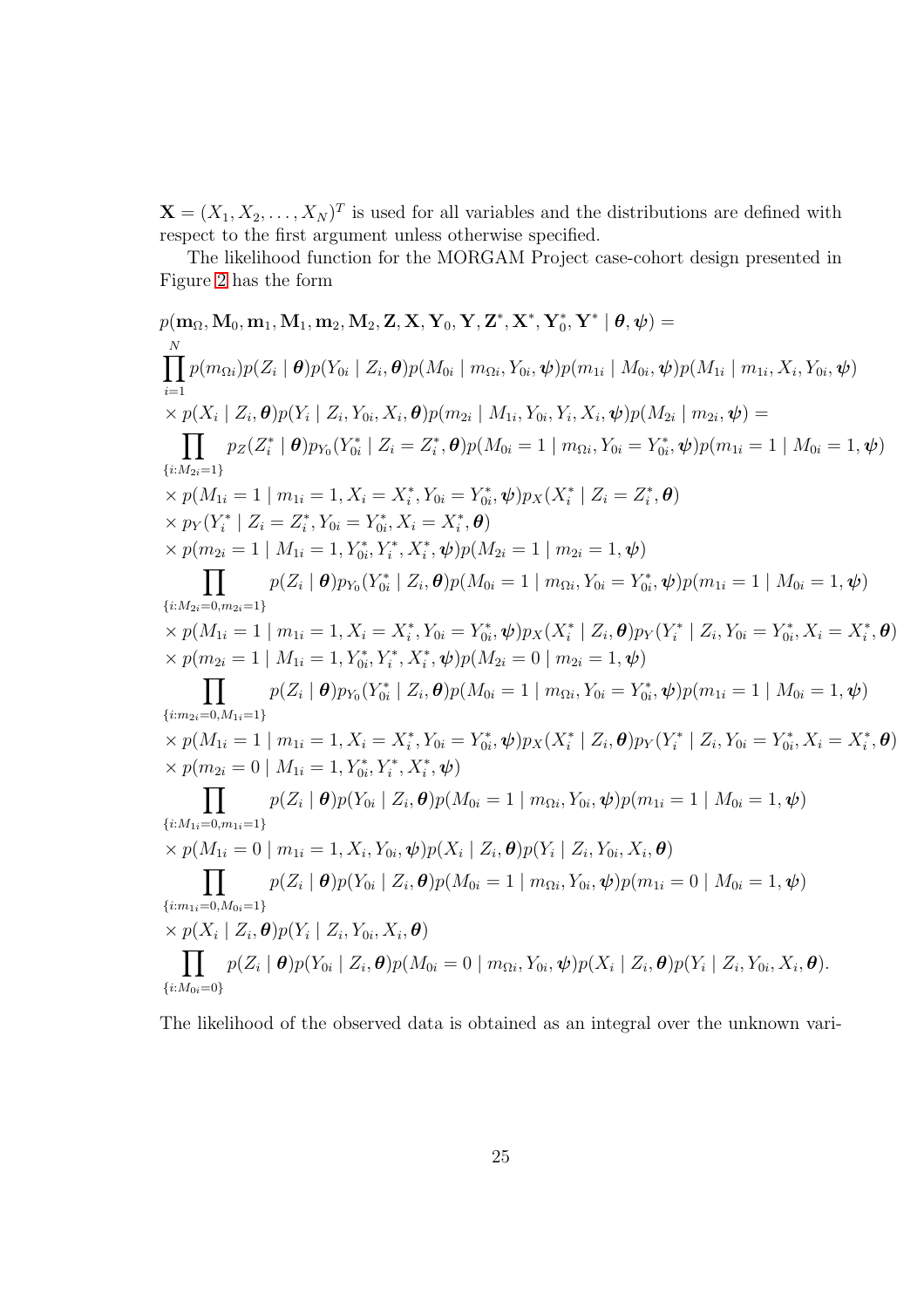ables  $\mathbf{Z}, \mathbf{X}, \mathbf{Y}_0$  and  $\mathbf{Y}$ :

 $p(\mathbf{m}_\Omega, \mathbf{M}_0, \mathbf{m}_1, \mathbf{M}_1, \mathbf{m}_2, \mathbf{M}_2, \mathbf{Z}^*, \mathbf{X}^*, \mathbf{Y}_0^*, \mathbf{Y}^* \mid \boldsymbol{\theta}, \boldsymbol{\psi}) =$  $\prod_{i} p_Z(Z_i^* \mid \bm{\theta}) p_{Y_0}(Y_{0i}^* \mid Z_i = Z_i^*, \bm{\theta}) p(M_{0i} = 1 \mid m_{\Omega i}, Y_{0i} = Y_{0i}^*, \bm{\psi}) p(m_{1i} = 1 \mid M_{0i} = 1, \bm{\psi})$  ${i: M_{2i}=1}$  $x \not\equiv p(M_{1i} = 1 \mid m_{1i} = 1, X_i = X_i^*, Y_{0i} = Y_{0i}^*, \psi)p_X(X_i^* \mid Z_i = Z_i^*, \theta)$  $\times p_Y(Y_i^* | Z_i = Z_i^*, Y_{0i} = Y_{0i}^*, X_i = X_i^*, \theta)$  $\times p(m_{2i} = 1 | M_{1i} = 1, Y_{0i}^*, Y_i^*, X_i^*, \psi)p(M_{2i} = 1 | m_{2i} = 1, \psi)$  $\Pi$  $\{i:M_{2i}=0,m_{2i}=1\}$  $\int p(Z_i | \boldsymbol{\theta}) p_{Y_0}(Y_{0i}^* | Z_i, \boldsymbol{\theta}) p_X(X_i^* | Z_i, \boldsymbol{\theta}) p_Y(Y_i^* | Z_i, Y_{0i} = Y_{0i}^*, X_i = X_i^*, \boldsymbol{\theta}) \mathrm{d}Z_i$  $\times p(M_{0i} = 1 | m_{\Omega i}, Y_{0i} = Y_{0i}^*, \psi)p(m_{1i} = 1 | M_{0i} = 1, \psi)$  $x \times p(M_{1i} = 1 \mid m_{1i} = 1, X_i = X_i^*, Y_{0i} = Y_{0i}^*, \psi)$  $\times p(m_{2i} = 1 | M_{1i} = 1, Y_{0i}^*, Y_i^*, X_i^*, \psi)p(M_{2i} = 0 | m_{2i} = 1, \psi)$  $\Pi$  $\{i:M_{1i}=0,m_{1i}=1\}$  $\int \int \int \int p(Z_i | \boldsymbol{\theta}) p(Y_{0i} | Z_i, \boldsymbol{\theta}) p(M_{0i} = 1 | m_{\Omega i}, Y_{0i}, \boldsymbol{\psi}) p(X_i | Z_i, \boldsymbol{\theta})$  $x \propto p(Y_i \mid Z_i, Y_{0i}, X_i, \boldsymbol{\theta}) p(M_{1i} = 0 \mid m_{1i} = 1, X_i, Y_{0i}, \boldsymbol{\psi}) dZ_i dX_i dY_{0i} dY_i p(m_{1i} = 1 \mid M_{0i} = 1, \boldsymbol{\psi})$  $\Pi$  $\{i:m_{1i}=0,M_{0i}=1\}$  $\int \int \int \int p(Z_i | \boldsymbol{\theta}) p(Y_{0i} | Z_i, \boldsymbol{\theta}) p(M_{0i} = 1 | m_{\Omega i}, Y_{0i}, \boldsymbol{\psi}) p(X_i | Z_i, \boldsymbol{\theta})$  $\times p(Y_i \mid Z_i, Y_{0i}, X_i, \boldsymbol{\theta}) dZ_i dX_i dY_{0i} dY_i p(m_{1i} = 0 \mid M_{0i} = 1, \boldsymbol{\psi})$  $\Pi$  $\{i:M_{0i}=0\}$  $\int \int \int \int p(Z_i \mid \boldsymbol{\theta}) p(Y_{0i} \mid Z_i, \boldsymbol{\theta}) p(M_{0i} = 0 \mid m_{\Omega i}, Y_{0i}, \boldsymbol{\psi}) p(X_i \mid Z_i, \boldsymbol{\theta})$  $\times p(Y_i \mid Z_i, Y_{0i}, X_i, \boldsymbol{\theta}) \, dZ_i \, dX_i \, dY_{0i} \, dY_i.$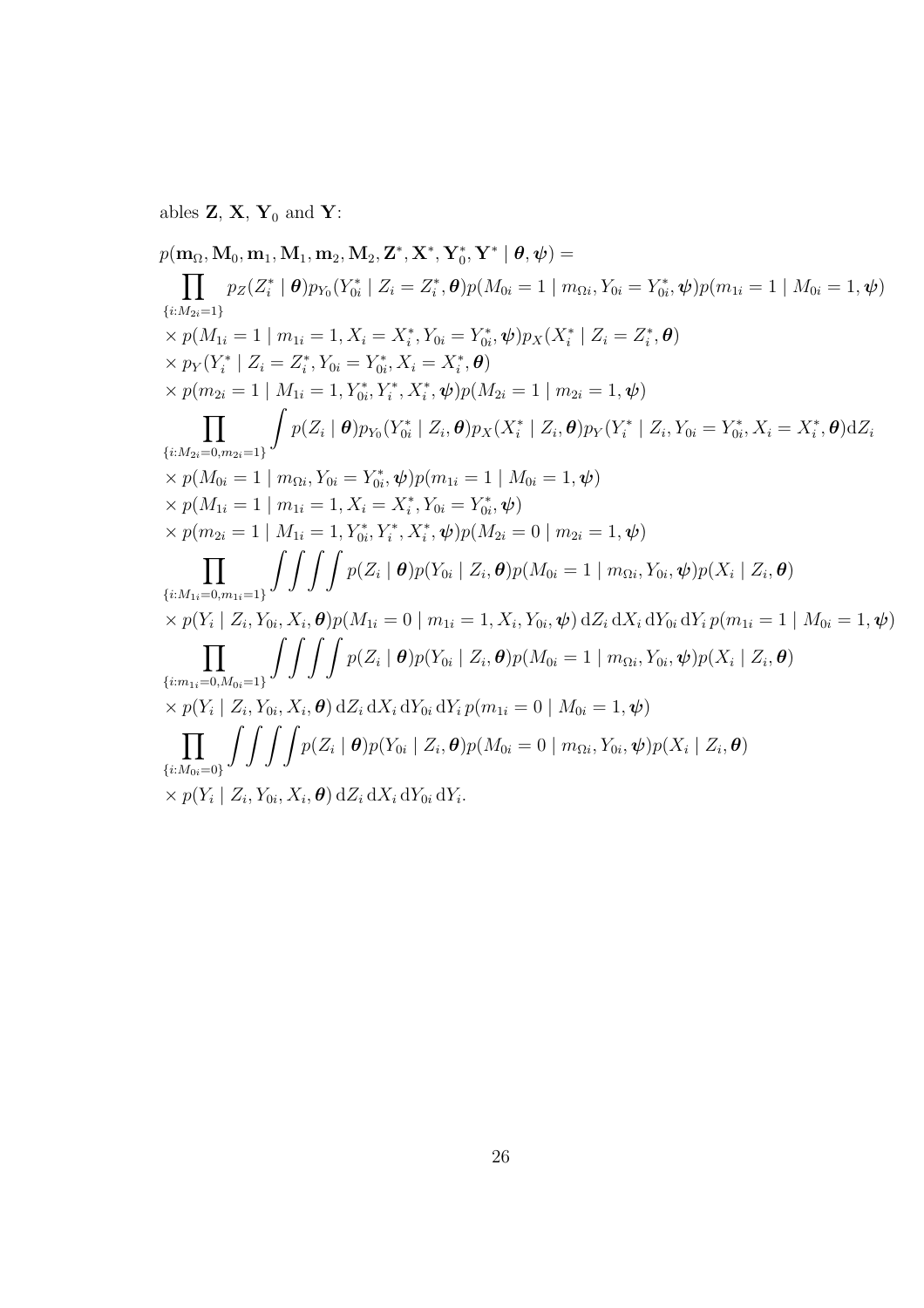The likelihood function for the clinical trial presented in Figure [3](#page-17-0) has the form

$$
p(\mathbf{m}_{\Omega}, \mathbf{m}_{1}, \mathbf{m}_{2}, \mathbf{Z}, \mathbf{X}, \mathbf{Y}, \mathbf{T}, \mathbf{T}', \mathbf{Z}^{*}, \mathbf{X}^{*}, \mathbf{Y}^{*}, \mathbf{T}^{*} | \theta, \psi) =
$$
\n
$$
\prod_{i=1}^{N} p(m_{\Omega i}) p(m_{1i} | m_{\Omega i}, \psi) p(Z_{i} | \theta) p(m_{2i} | m_{1i}, Z_{i}, \psi) p(X_{i} | \theta)
$$
\n
$$
\times p(T'_{i} | m_{2i}, \psi) p(T_{i} | T'_{i}, \theta) p(Y_{i} | X_{i}, T_{i}, \theta) =
$$
\n
$$
\prod_{\{i:m_{2i}=1\}} p(m_{1i} = 1 | m_{\Omega i}, \psi) p_{Z}(Z_{i}^{*} | \theta) p(m_{2i} = 1 | m_{1i} = 1, Z_{i}^{*}, \psi)
$$
\n
$$
\{i:m_{2i}=1\}
$$
\n
$$
\times p_{X}(X_{i}^{*} | \theta) p(T'_{i} | m_{2i} = 1, \psi) p_{T}(T_{i}^{*} | T'_{i}, \theta) p_{Y}(Y_{i}^{*} | X_{i} = X_{i}^{*}, T_{i} = T_{i}^{*}, \theta)
$$
\n
$$
\prod_{\{i:m_{2i}=0, m_{1i}=1\}} p(m_{1i} = 1 | m_{\Omega i}, \psi) p_{Z}(Z_{i}^{*} | \theta) p(m_{2i} = 0 | Z_{i}^{*}, \psi) p_{X}(X_{i} | \theta)
$$
\n
$$
\{i:m_{2i}=0, m_{1i}=1\}
$$
\n
$$
\times p_{T}(T_{i} | \theta) p_{Y}(Y_{i} | X_{i}, T_{i}, \theta)
$$
\n
$$
\prod_{\{i:m_{1i}=0\}} p(m_{1i} = 0 | m_{\Omega i}, \psi) p_{Z}(Z_{i} | \theta) p_{X}(X_{i} | \theta) p_{T}(T_{i} | \theta) p_{Y}(Y_{i} | X_{i}, T_{i}, \theta).
$$

The likelihood of the observed data is obtained as an integral over the unknown variables  $Z, X, T$  and  $Y$ :

$$
p(\mathbf{m}_{\Omega}, \mathbf{m}_{1}, \mathbf{m}_{2}, \mathbf{T}', \mathbf{Z}^{*}, \mathbf{Y}^{*}, \mathbf{X}^{*}, \mathbf{T}^{*} | \theta, \psi) =
$$
\n
$$
\prod_{\{i:m_{2i}=1\}} p(m_{1i} = 1 | m_{\Omega i}, \psi) p_{Z}(Z_{i}^{*} | \theta) p(m_{2i} = 1 | m_{1i} = 1, Z_{i}^{*}, \psi) p_{X}(X_{i}^{*} | \theta)
$$
\n
$$
\times p(T_{i}' | m_{2i} = 1, \psi) p_{T}(T_{i}^{*} | T_{i}', \theta) p_{Y}(Y_{i}^{*} | X_{i} = X_{i}^{*}, T_{i} = T_{i}^{*}, \theta)
$$
\n
$$
\prod_{\{i:m_{2i}=0, m_{1i}=1\}} p(m_{1i} = 1 | m_{\Omega i}, \psi) p_{Z}(Z_{i}^{*} | \theta) p(m_{2i} = 0 | Z_{i}^{*}, \psi)
$$
\n
$$
\prod_{\{i:m_{1i}=0\}} p(m_{1i} = 0 | m_{\Omega i}, \psi).
$$

Only the first part of the likelihood is needed to estimate the effect of the treatment to the outcome.